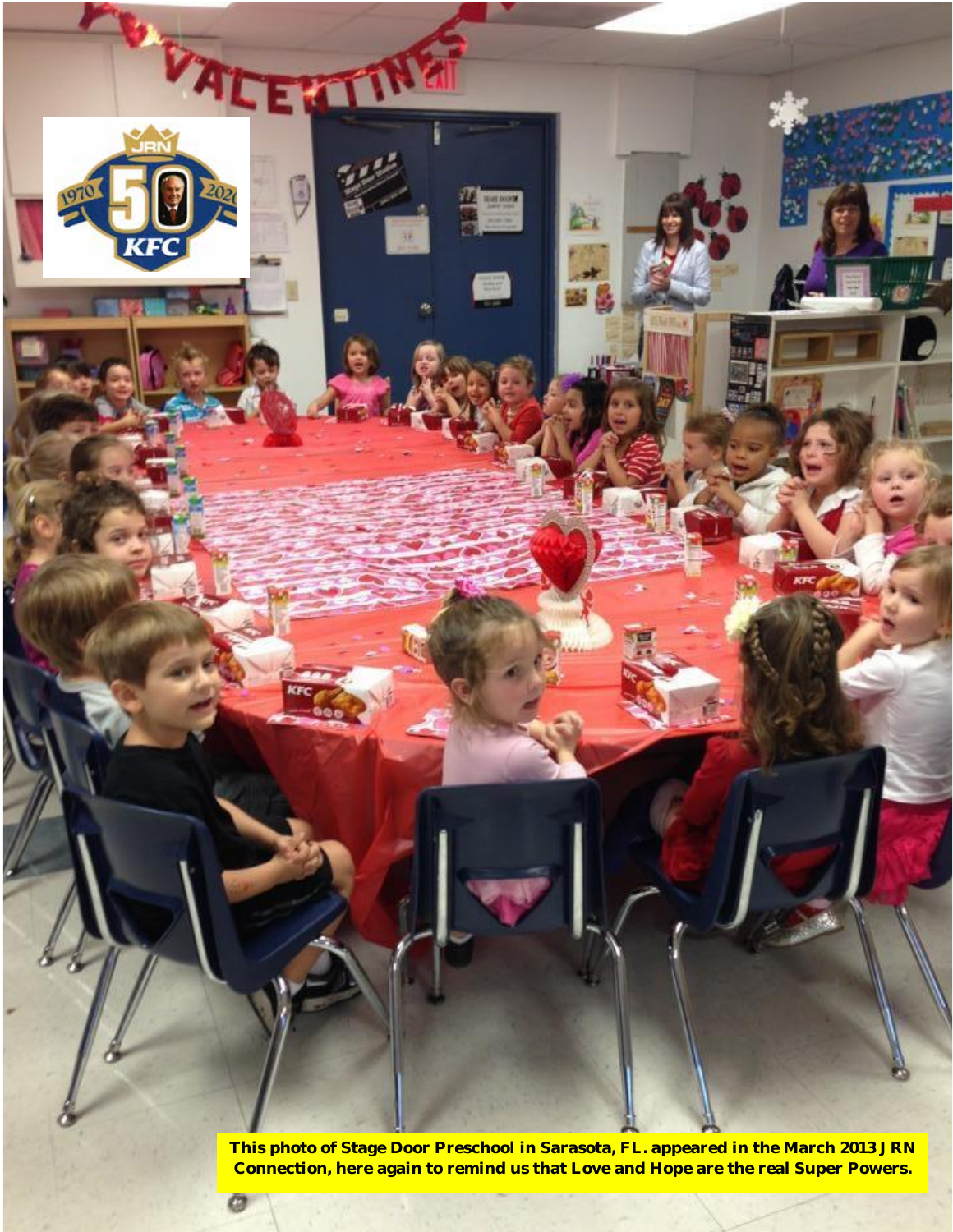

# **29 Years Crunching**



It continues to be a superb adventure here at JRN. It is great to work with so many wonderful people…. And the number-crunching keeps getting crunchier! **Dick Moore, JRN CFO**

*Happy belated Anniversary Dick and Happy 2022!!! Your financial guidance and counsel help all of us make informed decisions about how to improve upon the past and build for the future. Sincerely and respectfully, Tyrone Neal JRN President*



# **Kentucky's Jewell**

We would like to congratulate **Traci Jewell for 30 Years** with KFC. Traci oversees the operations of her 6 restaurants in Kentucky. We are thankful for your positive attitude and very much enjoy working with you. Thanks for all you

do! **Mike Zumbahlen, Regional Director**

## **2021 in Review Brett Neal**

Greetings to all at JRN-

2021 is behind us and a great year it was to be sure. Sales were strong and we are continuing that trajectory into 2022. Everyone has done and continues to do an outstanding job managing through the distressing supply chain issues that plagued our business throughout 2021 and to this day. Of course, staffing challenges have put extraordinary pressures on you and your Teams and, on top of that, COVID came back with a vengeance during the second half of the year.

Despite all the peaks and valleys piloted throughout 2021 you continued to deliver exceptional guest experience. Collectively you delivered a 3.74 OCS for JRN in 2021! This is an outstanding accomplishment especially as compared to the entire system OSC of 3.39!

When speaking to Rafael and Regina on a call each of their first and immediate reactions stood out to me. Rafael's first response was that he "just built on" the excellent foundation instilled in his people at the restaurant; Regina's first response was "my Team did it". These instant give credit to others responses are exactly what one would expect from amazing Leaders. While absolutely a Team effort all the way it takes a determined Leader and that individual's true commitment to excellence every single day to deliver Best of the Best results. You, Rafael and Regina, are not only Best of the Best operators but also Best of the Best Leaders!

Rafael and Regina will be attending the AKFCF annual convention in Orlando, Florida this March where they will be celebrated in VIP style. Rafael and Regina: JRN and the entire system congratulates you on a job very, very well done! You make JRN and the Brand proud and are an inspiration to all! **Brett A. Neal, Chief Operating Officer, JRN, Inc.**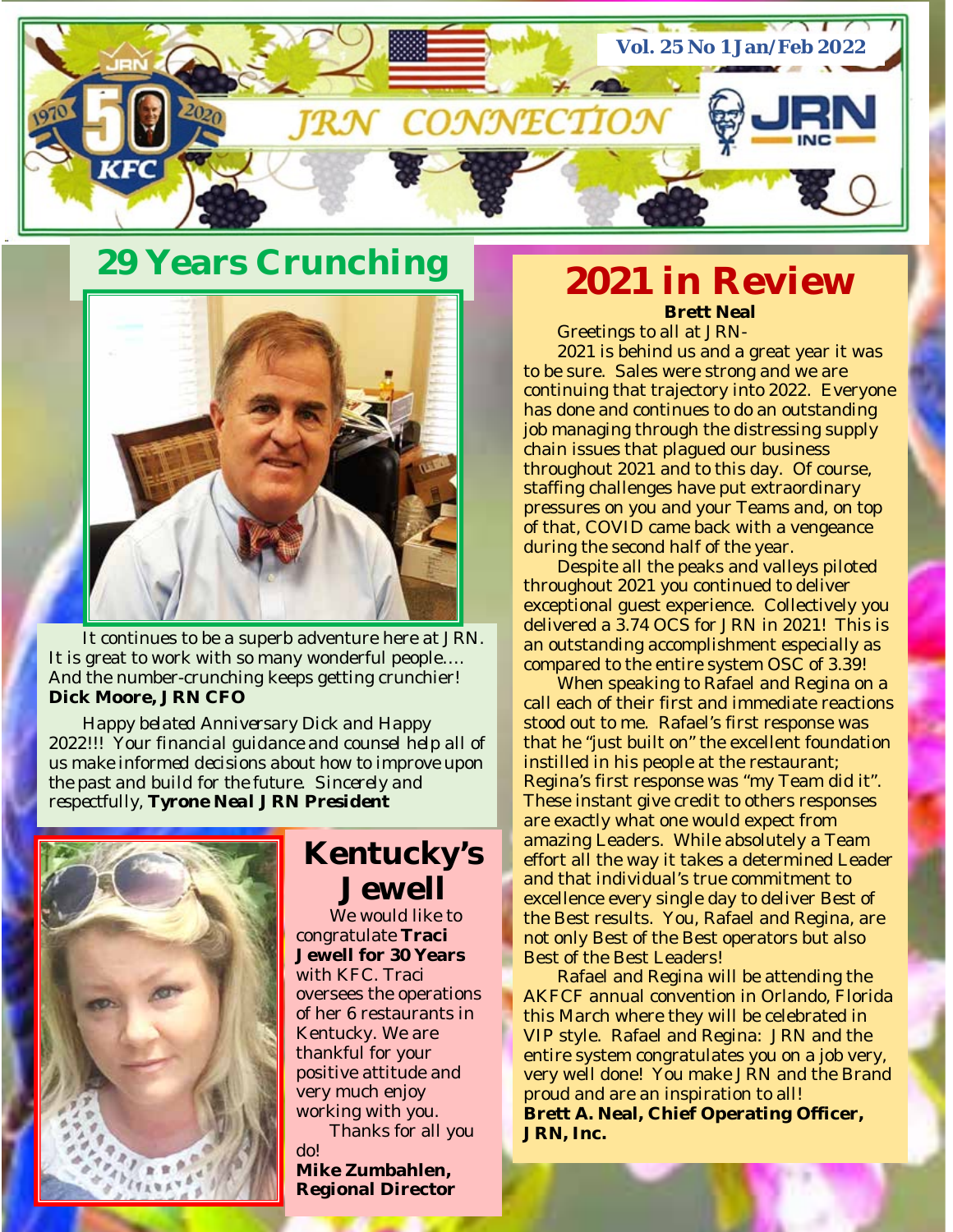# **Trish Moves Up 24 with Ellen**



Congratulations to **Patricia Smith** on being promoted to **Area Coach** for **Tony Bridges** in Charlottesville and Fredericksburg, VA.

*I'm pretty much plain and simple. I love cars, cooking and do yard work. Spending time with my family, especially my kids and granddaughter. I have been with JRN since March 1994. Trish Smith, Area Coach*

# amazor

Happy KFC/JRN Anniversary to **Ellen Chriscoe, our AUM in Mt. Vernon, IL**. She has been with us for **24 years**. Thanks for all you do every day! **Ramona Robison, Area Coach**

# **Phil to the Rescue!** Natalie's 20



**Phil Brickner, JRN IT**, has kept JRN safe from the wilds of the internet **for 15 years.** As our agent in an alien and complicated world, JRN is lucky to have our own Merlin, or is it Lancelot? For someone in such demand to have such a good sense of humor is also remarkable! Thanks, Phil.



Happy JRN/ KFC Anniversary to our **AUM** in **Herrin, IL 20 Years** of Excellent Service. **Natalie Raynor, Happy Anniversary**! Thanks for all you do! **Ramona Robison, Area Coach**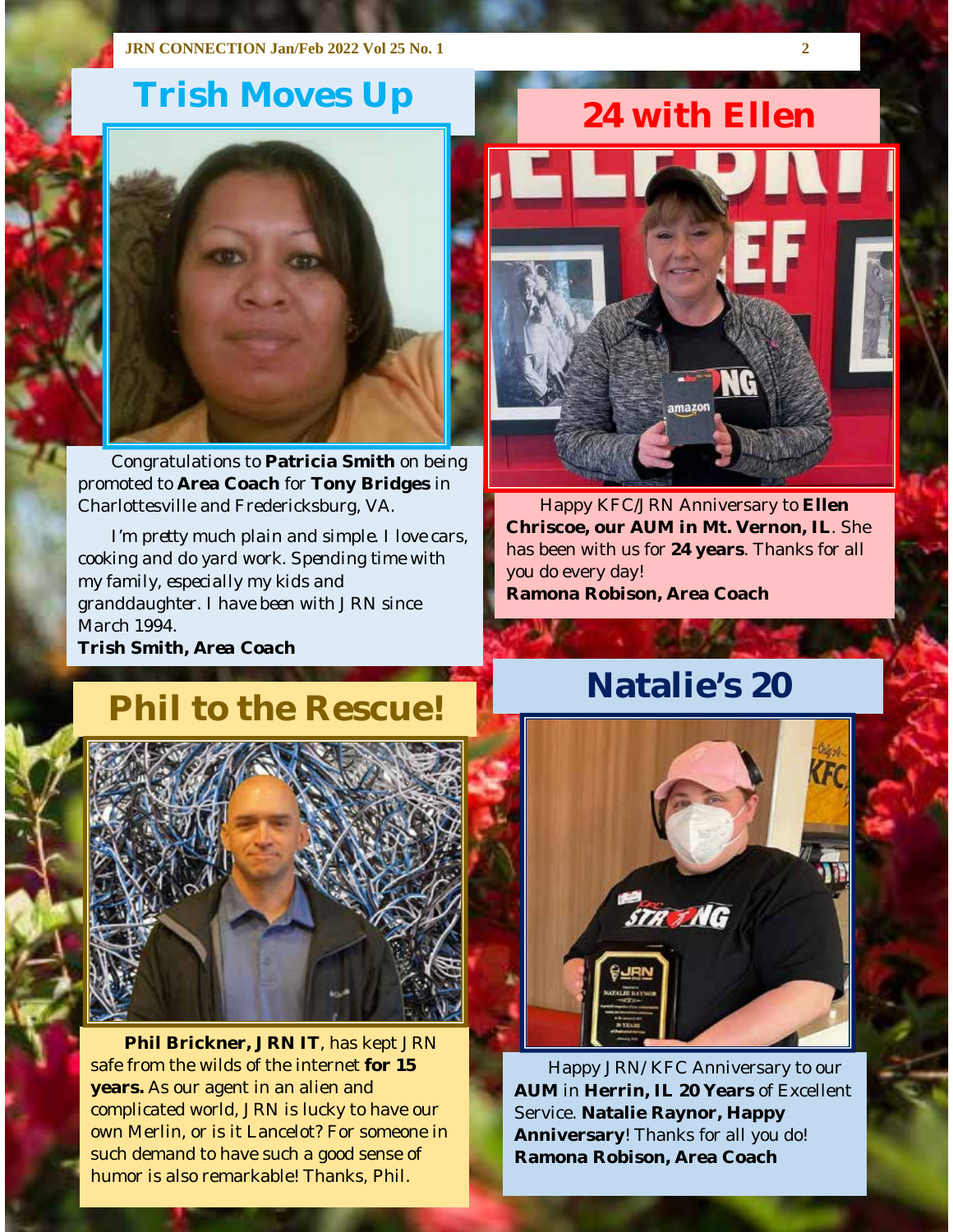## **JRN CONNECTION Jan/Feb 2022 Vol 25 No. 1 3**

**CONTRACTOR** CONTRACTOR



Congratulations to my **RGM Charlie O'Quinn** in **Seymour TN** on her **15th anniversary** with JRN. She **started, as many of us, at 16** and has showed the dedication and loyalty to JRN and the KFC brand. I'm proud of you and glad you are part of my team. Thank you,

**From 16 to 15th For Those Extra Miles** 



Great job, **Timothy Springer,** on going that extra mile daily to help any and everybody on the team. We appreciate all you do each and every day. Pictured here with Timothy is **April Tidwell, RGM, Dickson TN**. **Pam Barnett Norwood, Area Coach**

> **COMPAGNO COMPANY** CARACTER CONTABAT

**Jason Douglas, Area Coach**

# **We're Back in the PBR!** Serving Safely

ANGEL AND COMPANY



So glad to be back to PBR meetings! My managers were happy to get away for a day for a change. We did a lot of deep diving and best practices shared! It feels almost a little back to normal. We did our social distancing and masks. **Sheree Upton Weeks, Area Coach**



Congratulations to our girl **Becca Nick Gill, Pulaski TN,** for completing her ServSafe Course!

**Pam Barnett Norwood, Area Coach**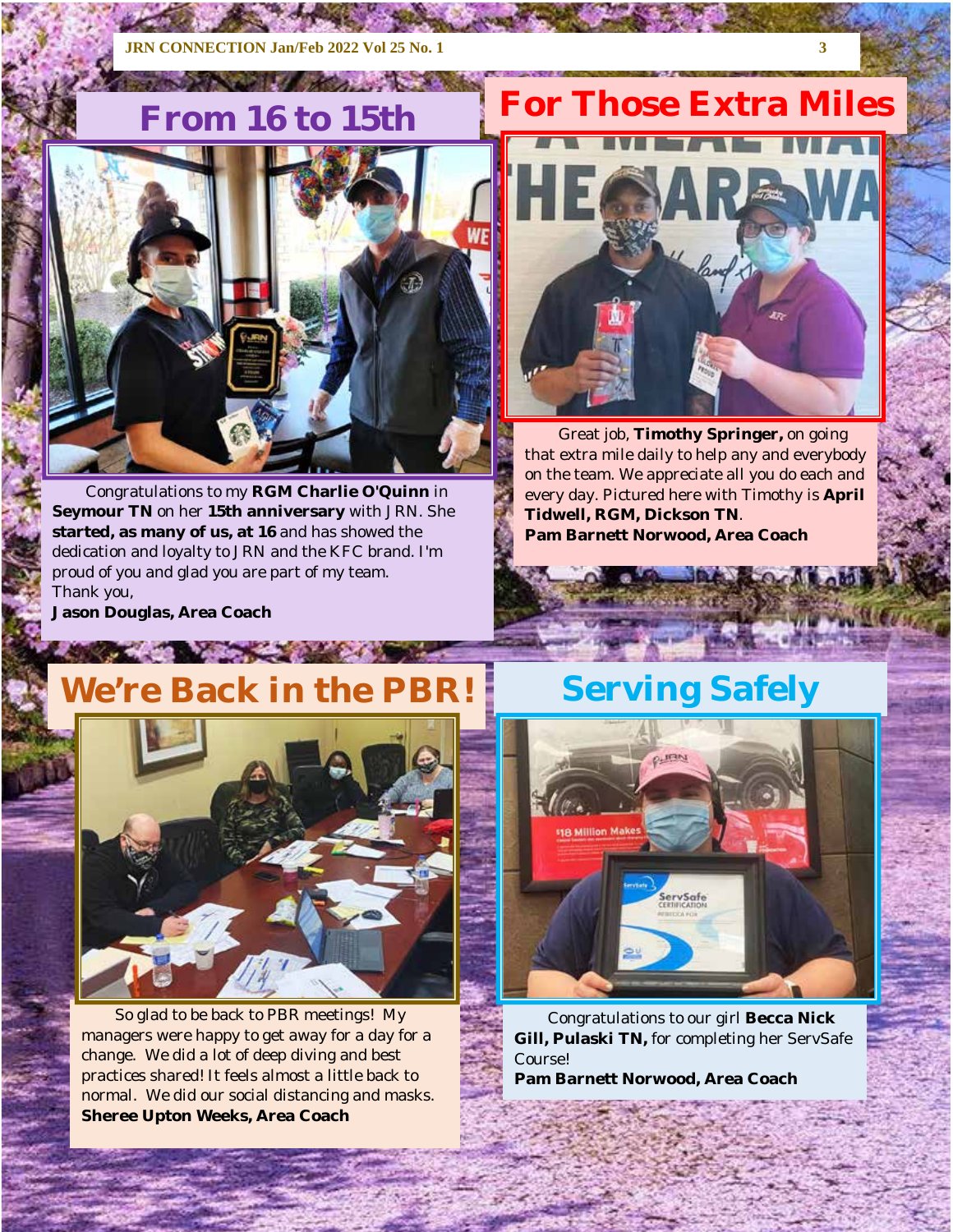# **Celebrating Barbara**



Shout out to **Ms Barbara Johnson, Columbia, TN**!! She received **5 "CELEBRATIONS"** in one day making her a winner in **RGM Tonya Bolton's VOC**  contest!! We appreciate all you do!! Enjoy your gift card! YOU ROCK! **Pam Barnett Norwood, Area Coach**

# **And 5 Celebrations for Lynda**



Shout out to **Lynda Cole, Columbia, TN,** for also being a winner in Tonya's VOC contest! She also received **5 "CELEBRATIONS**" in one day!! Thank you for all your hard work each and every day! YOU ROCK!! Enjoy that hat. :) **Pam Barnett Norwood, Area Coach**

# **Refer Madness Continues in Somerset**

# **Thanks, Glenna for Brenda**



A big shout out to **Glenna Sears, Somerset KY**, for referring **Brenda Taylor**! **Thank You, Hannah, for Aslyn**



Thank you **Hannah Mauratic, also at Somerset KY,** for referring **Aslyn Blevins**!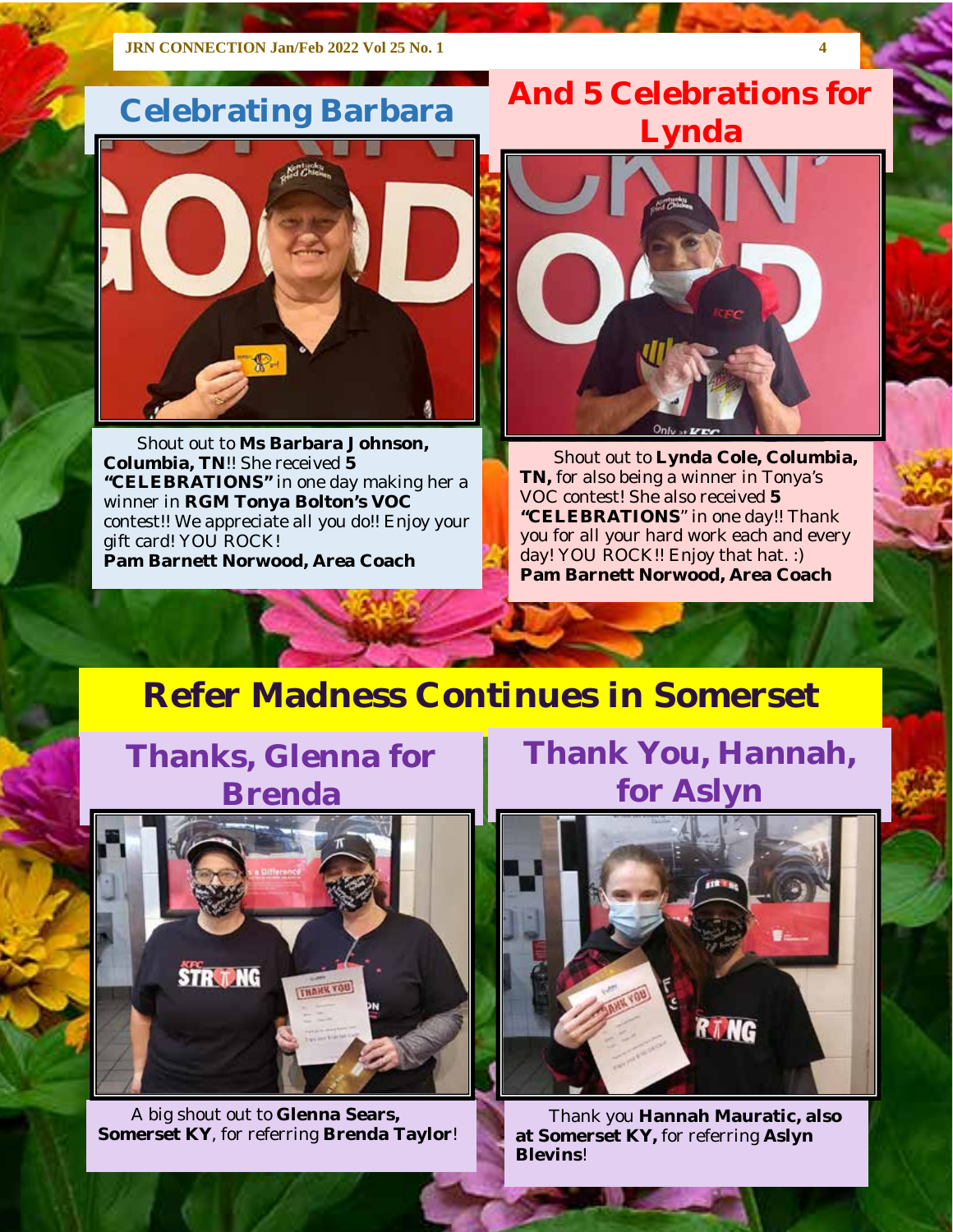

Way to go team **Lafayette TN**!! Soo proud of us!!! **Ashley Durham Moyer, AUM Lafayette, TN**

# **Best, Of Course 4 And One More**



Thank you **Rebecca Christie** for referring **Autumn Wharton in Somerset**, KY

!

# MEMORY LANE

**Colonel Sanders and John R. Neal having lunch.**

# **KFC ROCKS WITH LITTLE RICHARD**

*Le article below appeared in the October 2005 is* 



*Pictured above, Rock and Roll Legend Little Richard, whose hits include: "Tutti Frutti," "Long Tall Sally," and "Good Golly Miss Molly." He passed May 9 2020.*

If you are in the **Tullahoma, TN** store on almost any given day you will see Little Richard at the drive-thru. He gave me this picture and signed it. He is a really friendly guy. He usually comes by going to or from a concert. Little Richard lives in Lynchburg, TN about 11 miles from Tullahoma. **June Gregory, Tullahoma RGM Emeritus**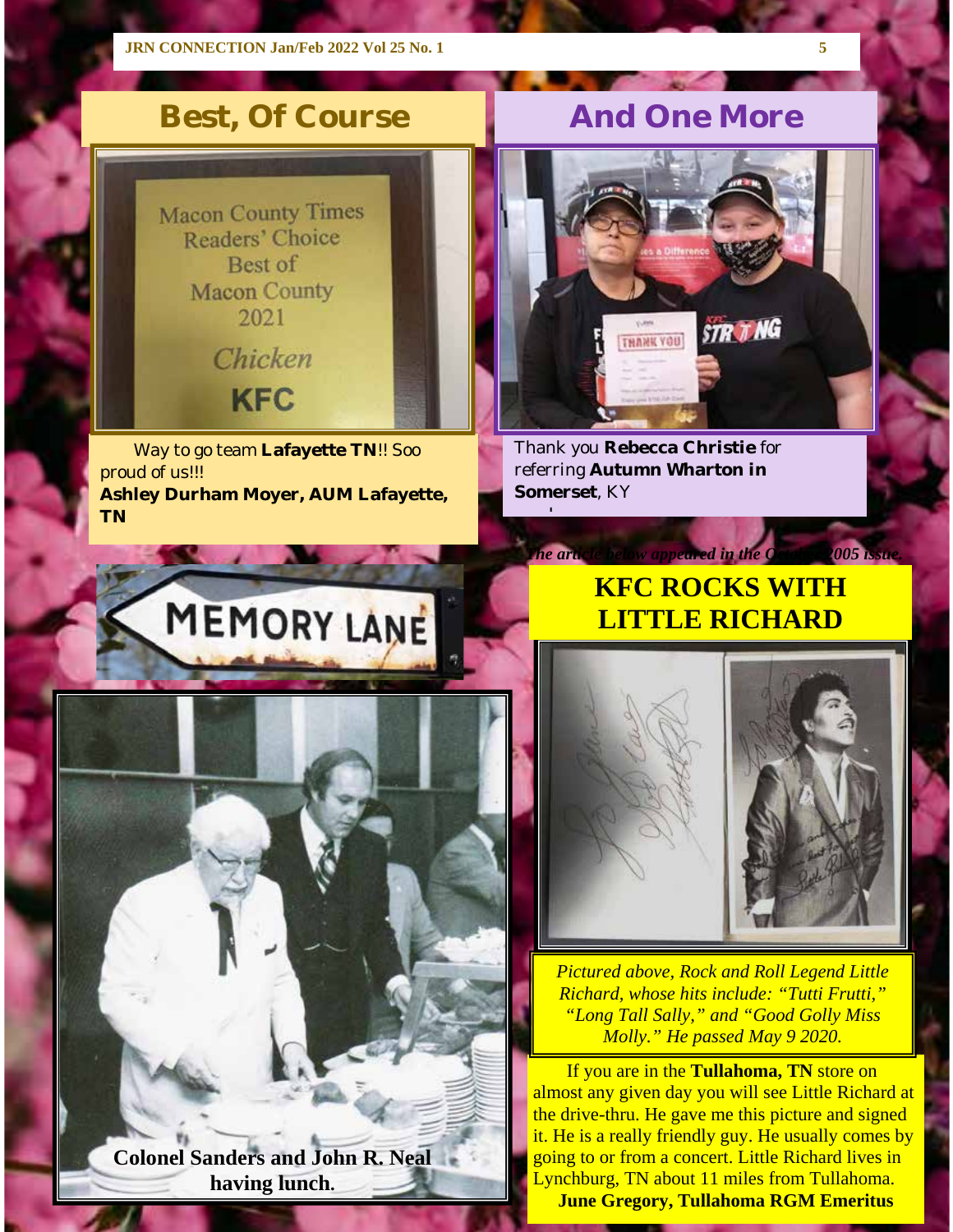| <b>LAST NAME</b><br><b>DATE</b><br><b>YEARS</b><br><b>FIRST NAME</b><br><b>LOCATION</b><br>02-24-84<br>38<br>John<br>Aguero<br>Apalachee Tallahassee, FL<br>34<br>Marva<br>Young<br>02-23-88<br>Mt. Vernon, IL<br>32<br><b>Brenda</b><br>Crawford<br>02-13-90<br>Cordele, GA<br>31<br>Mary<br>Foster<br>02-16-91<br>Springhill Ave. Mobile, AL<br>30<br>Tammy<br>Tyson<br>02-24-92<br>Cordele, GA<br>Heather<br>White<br>28<br>02-21-94<br>Mike Zumbahlen Regional Office<br>22<br>Thomas<br>Robinson<br>02-07-00<br>N. 9th & Bayou, Pensacola, FL<br>22<br>Melissa<br>02-28-00<br>Hooper<br>Marion, VA<br>Elaine<br>21<br>$02 - 11 - 01$<br>Daszczuk<br>Foley, AL<br>21<br>Christopher<br><b>Krupp</b><br>02-19-01<br>Ft. Oglethorpe, GA<br>Walker<br>18<br>Joseph<br>02-12-04<br>Paul Russell Rd. Tallahassee, FL<br>Robert<br>Davis<br>02-03-05<br>17<br>E. Oglethorpe, Albany, GA<br>17<br>Wehmeier<br>02-19-05<br>Tracy<br>Milton, FL<br>Amanda<br>Winters<br>02-24-05<br>17<br>Harrisburg, IL<br>Linda<br>Pride-Dixon<br>16<br>02-01-06<br>Paul Russell Rd. Tallahassee, FL<br>14<br>Juan<br>Velasquez-Flores<br>02-18-08<br>Harding Pl. Nashville, TN<br>13<br>Latolyah<br>02-02-09<br>Humose<br>Apalachee Tallahassee, FL<br>02-11-09<br>13<br>Chryshana<br>Lewis<br>Zelda Road, Montgomery, AL<br>12<br>Deanna<br>Parker<br>02-08-10<br>Gallatin, TN<br>11<br>02-08-11<br>Tammy<br>Case<br>Maryville, TN<br>11<br>Martrail<br>$02 - 18 - 11$<br>Davis<br>Emporia, VA<br>10<br>Bell<br>02-18-12<br>Laura<br>Bee Ridge, Sarasota FL<br>Walker<br>Shona<br>$02 - 22 - 12$<br>10<br>Busch Gardens, Williamsburg, VA<br>Reynolds<br>$02 - 15 - 13$<br>9<br>Jaron<br>Paul Russell Rd. Tallahassee, FL<br>$\boldsymbol{9}$<br>Angel<br><b>Martinez</b><br>$02 - 22 - 13$<br>Harrisburg, IL<br>8<br>Ronna<br>Hightower<br>$02 - 14 - 14$<br>Port Orange, FL<br>$02 - 22 - 14$<br>Cody<br>Morgan<br>8<br>Rocky Top, TN<br><b>Dick</b><br>8<br>Patricia<br>$02 - 22 - 14$<br>Somerset, KY<br>Harris<br>Saunders<br>02-04-15<br>7<br>Williamsburg, VA<br>Corie<br>Jackson<br>$02 - 05 - 15$<br>$\overline{7}$<br>Glenn Barnes Regional Office<br>Nicholas<br>02-10-15<br>Swanson<br>7<br>Busch Gardens, Williamsburg, VA<br><b>Monty</b><br>White Jr<br>$02 - 20 - 15$<br>7<br>North Roan Johnson City, TN<br>Giles<br>7<br>02-23-15<br>lvy<br>Eastern Blvd. Montgomery, AL<br>Christopher<br>Coles<br>$02 - 02 - 16$<br>6<br>Wards Rd. Lynchburg, VA<br>Travis<br>Jackson<br>02-01-17<br>5<br>Pulaski, TN<br>Phillip<br>Sowell<br>02-06-17<br>5<br>Bell Rd. Nashville, TN<br>Tommy<br>Wakefield<br>02-08-17<br>5<br>Glenn Barnes Regional Office<br>Monica<br>02-09-17<br>5<br>Lawson<br>W. Oglethorpe, Albany, GA<br>Regina<br>Stovall<br>$02 - 14 - 17$<br>5<br>Vinton, VA<br>Ashley<br>02-16-17<br>5<br><b>Baxter</b><br>Ft. Oglethorpe, GA<br>5<br>Azuri<br>Meng<br>02-22-17<br>Harding Pl. Nashville, TN | <b>JRN ANNIVERSARY DATES in FEBRUARY 2022</b> |  |  |  |  |  |
|--------------------------------------------------------------------------------------------------------------------------------------------------------------------------------------------------------------------------------------------------------------------------------------------------------------------------------------------------------------------------------------------------------------------------------------------------------------------------------------------------------------------------------------------------------------------------------------------------------------------------------------------------------------------------------------------------------------------------------------------------------------------------------------------------------------------------------------------------------------------------------------------------------------------------------------------------------------------------------------------------------------------------------------------------------------------------------------------------------------------------------------------------------------------------------------------------------------------------------------------------------------------------------------------------------------------------------------------------------------------------------------------------------------------------------------------------------------------------------------------------------------------------------------------------------------------------------------------------------------------------------------------------------------------------------------------------------------------------------------------------------------------------------------------------------------------------------------------------------------------------------------------------------------------------------------------------------------------------------------------------------------------------------------------------------------------------------------------------------------------------------------------------------------------------------------------------------------------------------------------------------------------------------------------------------------------------------------------------------------------------------------------------------------------------------------------------------------------------------------------------------------------------------------------------------------------------------------------------------------------------------------------------------------------------------------------------------------------------------------------------------------------------------------------------------------------------------------------------------------------------------------------------------------|-----------------------------------------------|--|--|--|--|--|
|                                                                                                                                                                                                                                                                                                                                                                                                                                                                                                                                                                                                                                                                                                                                                                                                                                                                                                                                                                                                                                                                                                                                                                                                                                                                                                                                                                                                                                                                                                                                                                                                                                                                                                                                                                                                                                                                                                                                                                                                                                                                                                                                                                                                                                                                                                                                                                                                                                                                                                                                                                                                                                                                                                                                                                                                                                                                                                              |                                               |  |  |  |  |  |
|                                                                                                                                                                                                                                                                                                                                                                                                                                                                                                                                                                                                                                                                                                                                                                                                                                                                                                                                                                                                                                                                                                                                                                                                                                                                                                                                                                                                                                                                                                                                                                                                                                                                                                                                                                                                                                                                                                                                                                                                                                                                                                                                                                                                                                                                                                                                                                                                                                                                                                                                                                                                                                                                                                                                                                                                                                                                                                              |                                               |  |  |  |  |  |
|                                                                                                                                                                                                                                                                                                                                                                                                                                                                                                                                                                                                                                                                                                                                                                                                                                                                                                                                                                                                                                                                                                                                                                                                                                                                                                                                                                                                                                                                                                                                                                                                                                                                                                                                                                                                                                                                                                                                                                                                                                                                                                                                                                                                                                                                                                                                                                                                                                                                                                                                                                                                                                                                                                                                                                                                                                                                                                              |                                               |  |  |  |  |  |
|                                                                                                                                                                                                                                                                                                                                                                                                                                                                                                                                                                                                                                                                                                                                                                                                                                                                                                                                                                                                                                                                                                                                                                                                                                                                                                                                                                                                                                                                                                                                                                                                                                                                                                                                                                                                                                                                                                                                                                                                                                                                                                                                                                                                                                                                                                                                                                                                                                                                                                                                                                                                                                                                                                                                                                                                                                                                                                              |                                               |  |  |  |  |  |
|                                                                                                                                                                                                                                                                                                                                                                                                                                                                                                                                                                                                                                                                                                                                                                                                                                                                                                                                                                                                                                                                                                                                                                                                                                                                                                                                                                                                                                                                                                                                                                                                                                                                                                                                                                                                                                                                                                                                                                                                                                                                                                                                                                                                                                                                                                                                                                                                                                                                                                                                                                                                                                                                                                                                                                                                                                                                                                              |                                               |  |  |  |  |  |
|                                                                                                                                                                                                                                                                                                                                                                                                                                                                                                                                                                                                                                                                                                                                                                                                                                                                                                                                                                                                                                                                                                                                                                                                                                                                                                                                                                                                                                                                                                                                                                                                                                                                                                                                                                                                                                                                                                                                                                                                                                                                                                                                                                                                                                                                                                                                                                                                                                                                                                                                                                                                                                                                                                                                                                                                                                                                                                              |                                               |  |  |  |  |  |
|                                                                                                                                                                                                                                                                                                                                                                                                                                                                                                                                                                                                                                                                                                                                                                                                                                                                                                                                                                                                                                                                                                                                                                                                                                                                                                                                                                                                                                                                                                                                                                                                                                                                                                                                                                                                                                                                                                                                                                                                                                                                                                                                                                                                                                                                                                                                                                                                                                                                                                                                                                                                                                                                                                                                                                                                                                                                                                              |                                               |  |  |  |  |  |
|                                                                                                                                                                                                                                                                                                                                                                                                                                                                                                                                                                                                                                                                                                                                                                                                                                                                                                                                                                                                                                                                                                                                                                                                                                                                                                                                                                                                                                                                                                                                                                                                                                                                                                                                                                                                                                                                                                                                                                                                                                                                                                                                                                                                                                                                                                                                                                                                                                                                                                                                                                                                                                                                                                                                                                                                                                                                                                              |                                               |  |  |  |  |  |
|                                                                                                                                                                                                                                                                                                                                                                                                                                                                                                                                                                                                                                                                                                                                                                                                                                                                                                                                                                                                                                                                                                                                                                                                                                                                                                                                                                                                                                                                                                                                                                                                                                                                                                                                                                                                                                                                                                                                                                                                                                                                                                                                                                                                                                                                                                                                                                                                                                                                                                                                                                                                                                                                                                                                                                                                                                                                                                              |                                               |  |  |  |  |  |
|                                                                                                                                                                                                                                                                                                                                                                                                                                                                                                                                                                                                                                                                                                                                                                                                                                                                                                                                                                                                                                                                                                                                                                                                                                                                                                                                                                                                                                                                                                                                                                                                                                                                                                                                                                                                                                                                                                                                                                                                                                                                                                                                                                                                                                                                                                                                                                                                                                                                                                                                                                                                                                                                                                                                                                                                                                                                                                              |                                               |  |  |  |  |  |
|                                                                                                                                                                                                                                                                                                                                                                                                                                                                                                                                                                                                                                                                                                                                                                                                                                                                                                                                                                                                                                                                                                                                                                                                                                                                                                                                                                                                                                                                                                                                                                                                                                                                                                                                                                                                                                                                                                                                                                                                                                                                                                                                                                                                                                                                                                                                                                                                                                                                                                                                                                                                                                                                                                                                                                                                                                                                                                              |                                               |  |  |  |  |  |
|                                                                                                                                                                                                                                                                                                                                                                                                                                                                                                                                                                                                                                                                                                                                                                                                                                                                                                                                                                                                                                                                                                                                                                                                                                                                                                                                                                                                                                                                                                                                                                                                                                                                                                                                                                                                                                                                                                                                                                                                                                                                                                                                                                                                                                                                                                                                                                                                                                                                                                                                                                                                                                                                                                                                                                                                                                                                                                              |                                               |  |  |  |  |  |
|                                                                                                                                                                                                                                                                                                                                                                                                                                                                                                                                                                                                                                                                                                                                                                                                                                                                                                                                                                                                                                                                                                                                                                                                                                                                                                                                                                                                                                                                                                                                                                                                                                                                                                                                                                                                                                                                                                                                                                                                                                                                                                                                                                                                                                                                                                                                                                                                                                                                                                                                                                                                                                                                                                                                                                                                                                                                                                              |                                               |  |  |  |  |  |
|                                                                                                                                                                                                                                                                                                                                                                                                                                                                                                                                                                                                                                                                                                                                                                                                                                                                                                                                                                                                                                                                                                                                                                                                                                                                                                                                                                                                                                                                                                                                                                                                                                                                                                                                                                                                                                                                                                                                                                                                                                                                                                                                                                                                                                                                                                                                                                                                                                                                                                                                                                                                                                                                                                                                                                                                                                                                                                              |                                               |  |  |  |  |  |
|                                                                                                                                                                                                                                                                                                                                                                                                                                                                                                                                                                                                                                                                                                                                                                                                                                                                                                                                                                                                                                                                                                                                                                                                                                                                                                                                                                                                                                                                                                                                                                                                                                                                                                                                                                                                                                                                                                                                                                                                                                                                                                                                                                                                                                                                                                                                                                                                                                                                                                                                                                                                                                                                                                                                                                                                                                                                                                              |                                               |  |  |  |  |  |
|                                                                                                                                                                                                                                                                                                                                                                                                                                                                                                                                                                                                                                                                                                                                                                                                                                                                                                                                                                                                                                                                                                                                                                                                                                                                                                                                                                                                                                                                                                                                                                                                                                                                                                                                                                                                                                                                                                                                                                                                                                                                                                                                                                                                                                                                                                                                                                                                                                                                                                                                                                                                                                                                                                                                                                                                                                                                                                              |                                               |  |  |  |  |  |
|                                                                                                                                                                                                                                                                                                                                                                                                                                                                                                                                                                                                                                                                                                                                                                                                                                                                                                                                                                                                                                                                                                                                                                                                                                                                                                                                                                                                                                                                                                                                                                                                                                                                                                                                                                                                                                                                                                                                                                                                                                                                                                                                                                                                                                                                                                                                                                                                                                                                                                                                                                                                                                                                                                                                                                                                                                                                                                              |                                               |  |  |  |  |  |
|                                                                                                                                                                                                                                                                                                                                                                                                                                                                                                                                                                                                                                                                                                                                                                                                                                                                                                                                                                                                                                                                                                                                                                                                                                                                                                                                                                                                                                                                                                                                                                                                                                                                                                                                                                                                                                                                                                                                                                                                                                                                                                                                                                                                                                                                                                                                                                                                                                                                                                                                                                                                                                                                                                                                                                                                                                                                                                              |                                               |  |  |  |  |  |
|                                                                                                                                                                                                                                                                                                                                                                                                                                                                                                                                                                                                                                                                                                                                                                                                                                                                                                                                                                                                                                                                                                                                                                                                                                                                                                                                                                                                                                                                                                                                                                                                                                                                                                                                                                                                                                                                                                                                                                                                                                                                                                                                                                                                                                                                                                                                                                                                                                                                                                                                                                                                                                                                                                                                                                                                                                                                                                              |                                               |  |  |  |  |  |
|                                                                                                                                                                                                                                                                                                                                                                                                                                                                                                                                                                                                                                                                                                                                                                                                                                                                                                                                                                                                                                                                                                                                                                                                                                                                                                                                                                                                                                                                                                                                                                                                                                                                                                                                                                                                                                                                                                                                                                                                                                                                                                                                                                                                                                                                                                                                                                                                                                                                                                                                                                                                                                                                                                                                                                                                                                                                                                              |                                               |  |  |  |  |  |
|                                                                                                                                                                                                                                                                                                                                                                                                                                                                                                                                                                                                                                                                                                                                                                                                                                                                                                                                                                                                                                                                                                                                                                                                                                                                                                                                                                                                                                                                                                                                                                                                                                                                                                                                                                                                                                                                                                                                                                                                                                                                                                                                                                                                                                                                                                                                                                                                                                                                                                                                                                                                                                                                                                                                                                                                                                                                                                              |                                               |  |  |  |  |  |
|                                                                                                                                                                                                                                                                                                                                                                                                                                                                                                                                                                                                                                                                                                                                                                                                                                                                                                                                                                                                                                                                                                                                                                                                                                                                                                                                                                                                                                                                                                                                                                                                                                                                                                                                                                                                                                                                                                                                                                                                                                                                                                                                                                                                                                                                                                                                                                                                                                                                                                                                                                                                                                                                                                                                                                                                                                                                                                              |                                               |  |  |  |  |  |
|                                                                                                                                                                                                                                                                                                                                                                                                                                                                                                                                                                                                                                                                                                                                                                                                                                                                                                                                                                                                                                                                                                                                                                                                                                                                                                                                                                                                                                                                                                                                                                                                                                                                                                                                                                                                                                                                                                                                                                                                                                                                                                                                                                                                                                                                                                                                                                                                                                                                                                                                                                                                                                                                                                                                                                                                                                                                                                              |                                               |  |  |  |  |  |
|                                                                                                                                                                                                                                                                                                                                                                                                                                                                                                                                                                                                                                                                                                                                                                                                                                                                                                                                                                                                                                                                                                                                                                                                                                                                                                                                                                                                                                                                                                                                                                                                                                                                                                                                                                                                                                                                                                                                                                                                                                                                                                                                                                                                                                                                                                                                                                                                                                                                                                                                                                                                                                                                                                                                                                                                                                                                                                              |                                               |  |  |  |  |  |
|                                                                                                                                                                                                                                                                                                                                                                                                                                                                                                                                                                                                                                                                                                                                                                                                                                                                                                                                                                                                                                                                                                                                                                                                                                                                                                                                                                                                                                                                                                                                                                                                                                                                                                                                                                                                                                                                                                                                                                                                                                                                                                                                                                                                                                                                                                                                                                                                                                                                                                                                                                                                                                                                                                                                                                                                                                                                                                              |                                               |  |  |  |  |  |
|                                                                                                                                                                                                                                                                                                                                                                                                                                                                                                                                                                                                                                                                                                                                                                                                                                                                                                                                                                                                                                                                                                                                                                                                                                                                                                                                                                                                                                                                                                                                                                                                                                                                                                                                                                                                                                                                                                                                                                                                                                                                                                                                                                                                                                                                                                                                                                                                                                                                                                                                                                                                                                                                                                                                                                                                                                                                                                              |                                               |  |  |  |  |  |
|                                                                                                                                                                                                                                                                                                                                                                                                                                                                                                                                                                                                                                                                                                                                                                                                                                                                                                                                                                                                                                                                                                                                                                                                                                                                                                                                                                                                                                                                                                                                                                                                                                                                                                                                                                                                                                                                                                                                                                                                                                                                                                                                                                                                                                                                                                                                                                                                                                                                                                                                                                                                                                                                                                                                                                                                                                                                                                              |                                               |  |  |  |  |  |
|                                                                                                                                                                                                                                                                                                                                                                                                                                                                                                                                                                                                                                                                                                                                                                                                                                                                                                                                                                                                                                                                                                                                                                                                                                                                                                                                                                                                                                                                                                                                                                                                                                                                                                                                                                                                                                                                                                                                                                                                                                                                                                                                                                                                                                                                                                                                                                                                                                                                                                                                                                                                                                                                                                                                                                                                                                                                                                              |                                               |  |  |  |  |  |
|                                                                                                                                                                                                                                                                                                                                                                                                                                                                                                                                                                                                                                                                                                                                                                                                                                                                                                                                                                                                                                                                                                                                                                                                                                                                                                                                                                                                                                                                                                                                                                                                                                                                                                                                                                                                                                                                                                                                                                                                                                                                                                                                                                                                                                                                                                                                                                                                                                                                                                                                                                                                                                                                                                                                                                                                                                                                                                              |                                               |  |  |  |  |  |
|                                                                                                                                                                                                                                                                                                                                                                                                                                                                                                                                                                                                                                                                                                                                                                                                                                                                                                                                                                                                                                                                                                                                                                                                                                                                                                                                                                                                                                                                                                                                                                                                                                                                                                                                                                                                                                                                                                                                                                                                                                                                                                                                                                                                                                                                                                                                                                                                                                                                                                                                                                                                                                                                                                                                                                                                                                                                                                              |                                               |  |  |  |  |  |
|                                                                                                                                                                                                                                                                                                                                                                                                                                                                                                                                                                                                                                                                                                                                                                                                                                                                                                                                                                                                                                                                                                                                                                                                                                                                                                                                                                                                                                                                                                                                                                                                                                                                                                                                                                                                                                                                                                                                                                                                                                                                                                                                                                                                                                                                                                                                                                                                                                                                                                                                                                                                                                                                                                                                                                                                                                                                                                              |                                               |  |  |  |  |  |
|                                                                                                                                                                                                                                                                                                                                                                                                                                                                                                                                                                                                                                                                                                                                                                                                                                                                                                                                                                                                                                                                                                                                                                                                                                                                                                                                                                                                                                                                                                                                                                                                                                                                                                                                                                                                                                                                                                                                                                                                                                                                                                                                                                                                                                                                                                                                                                                                                                                                                                                                                                                                                                                                                                                                                                                                                                                                                                              |                                               |  |  |  |  |  |
|                                                                                                                                                                                                                                                                                                                                                                                                                                                                                                                                                                                                                                                                                                                                                                                                                                                                                                                                                                                                                                                                                                                                                                                                                                                                                                                                                                                                                                                                                                                                                                                                                                                                                                                                                                                                                                                                                                                                                                                                                                                                                                                                                                                                                                                                                                                                                                                                                                                                                                                                                                                                                                                                                                                                                                                                                                                                                                              |                                               |  |  |  |  |  |
|                                                                                                                                                                                                                                                                                                                                                                                                                                                                                                                                                                                                                                                                                                                                                                                                                                                                                                                                                                                                                                                                                                                                                                                                                                                                                                                                                                                                                                                                                                                                                                                                                                                                                                                                                                                                                                                                                                                                                                                                                                                                                                                                                                                                                                                                                                                                                                                                                                                                                                                                                                                                                                                                                                                                                                                                                                                                                                              |                                               |  |  |  |  |  |
|                                                                                                                                                                                                                                                                                                                                                                                                                                                                                                                                                                                                                                                                                                                                                                                                                                                                                                                                                                                                                                                                                                                                                                                                                                                                                                                                                                                                                                                                                                                                                                                                                                                                                                                                                                                                                                                                                                                                                                                                                                                                                                                                                                                                                                                                                                                                                                                                                                                                                                                                                                                                                                                                                                                                                                                                                                                                                                              |                                               |  |  |  |  |  |
|                                                                                                                                                                                                                                                                                                                                                                                                                                                                                                                                                                                                                                                                                                                                                                                                                                                                                                                                                                                                                                                                                                                                                                                                                                                                                                                                                                                                                                                                                                                                                                                                                                                                                                                                                                                                                                                                                                                                                                                                                                                                                                                                                                                                                                                                                                                                                                                                                                                                                                                                                                                                                                                                                                                                                                                                                                                                                                              |                                               |  |  |  |  |  |
|                                                                                                                                                                                                                                                                                                                                                                                                                                                                                                                                                                                                                                                                                                                                                                                                                                                                                                                                                                                                                                                                                                                                                                                                                                                                                                                                                                                                                                                                                                                                                                                                                                                                                                                                                                                                                                                                                                                                                                                                                                                                                                                                                                                                                                                                                                                                                                                                                                                                                                                                                                                                                                                                                                                                                                                                                                                                                                              |                                               |  |  |  |  |  |
|                                                                                                                                                                                                                                                                                                                                                                                                                                                                                                                                                                                                                                                                                                                                                                                                                                                                                                                                                                                                                                                                                                                                                                                                                                                                                                                                                                                                                                                                                                                                                                                                                                                                                                                                                                                                                                                                                                                                                                                                                                                                                                                                                                                                                                                                                                                                                                                                                                                                                                                                                                                                                                                                                                                                                                                                                                                                                                              |                                               |  |  |  |  |  |
|                                                                                                                                                                                                                                                                                                                                                                                                                                                                                                                                                                                                                                                                                                                                                                                                                                                                                                                                                                                                                                                                                                                                                                                                                                                                                                                                                                                                                                                                                                                                                                                                                                                                                                                                                                                                                                                                                                                                                                                                                                                                                                                                                                                                                                                                                                                                                                                                                                                                                                                                                                                                                                                                                                                                                                                                                                                                                                              |                                               |  |  |  |  |  |
|                                                                                                                                                                                                                                                                                                                                                                                                                                                                                                                                                                                                                                                                                                                                                                                                                                                                                                                                                                                                                                                                                                                                                                                                                                                                                                                                                                                                                                                                                                                                                                                                                                                                                                                                                                                                                                                                                                                                                                                                                                                                                                                                                                                                                                                                                                                                                                                                                                                                                                                                                                                                                                                                                                                                                                                                                                                                                                              |                                               |  |  |  |  |  |
|                                                                                                                                                                                                                                                                                                                                                                                                                                                                                                                                                                                                                                                                                                                                                                                                                                                                                                                                                                                                                                                                                                                                                                                                                                                                                                                                                                                                                                                                                                                                                                                                                                                                                                                                                                                                                                                                                                                                                                                                                                                                                                                                                                                                                                                                                                                                                                                                                                                                                                                                                                                                                                                                                                                                                                                                                                                                                                              |                                               |  |  |  |  |  |
|                                                                                                                                                                                                                                                                                                                                                                                                                                                                                                                                                                                                                                                                                                                                                                                                                                                                                                                                                                                                                                                                                                                                                                                                                                                                                                                                                                                                                                                                                                                                                                                                                                                                                                                                                                                                                                                                                                                                                                                                                                                                                                                                                                                                                                                                                                                                                                                                                                                                                                                                                                                                                                                                                                                                                                                                                                                                                                              |                                               |  |  |  |  |  |
| Steven<br>02-22-17<br>5<br>Jackson<br>Cherrydale, Greenville, SC                                                                                                                                                                                                                                                                                                                                                                                                                                                                                                                                                                                                                                                                                                                                                                                                                                                                                                                                                                                                                                                                                                                                                                                                                                                                                                                                                                                                                                                                                                                                                                                                                                                                                                                                                                                                                                                                                                                                                                                                                                                                                                                                                                                                                                                                                                                                                                                                                                                                                                                                                                                                                                                                                                                                                                                                                                             |                                               |  |  |  |  |  |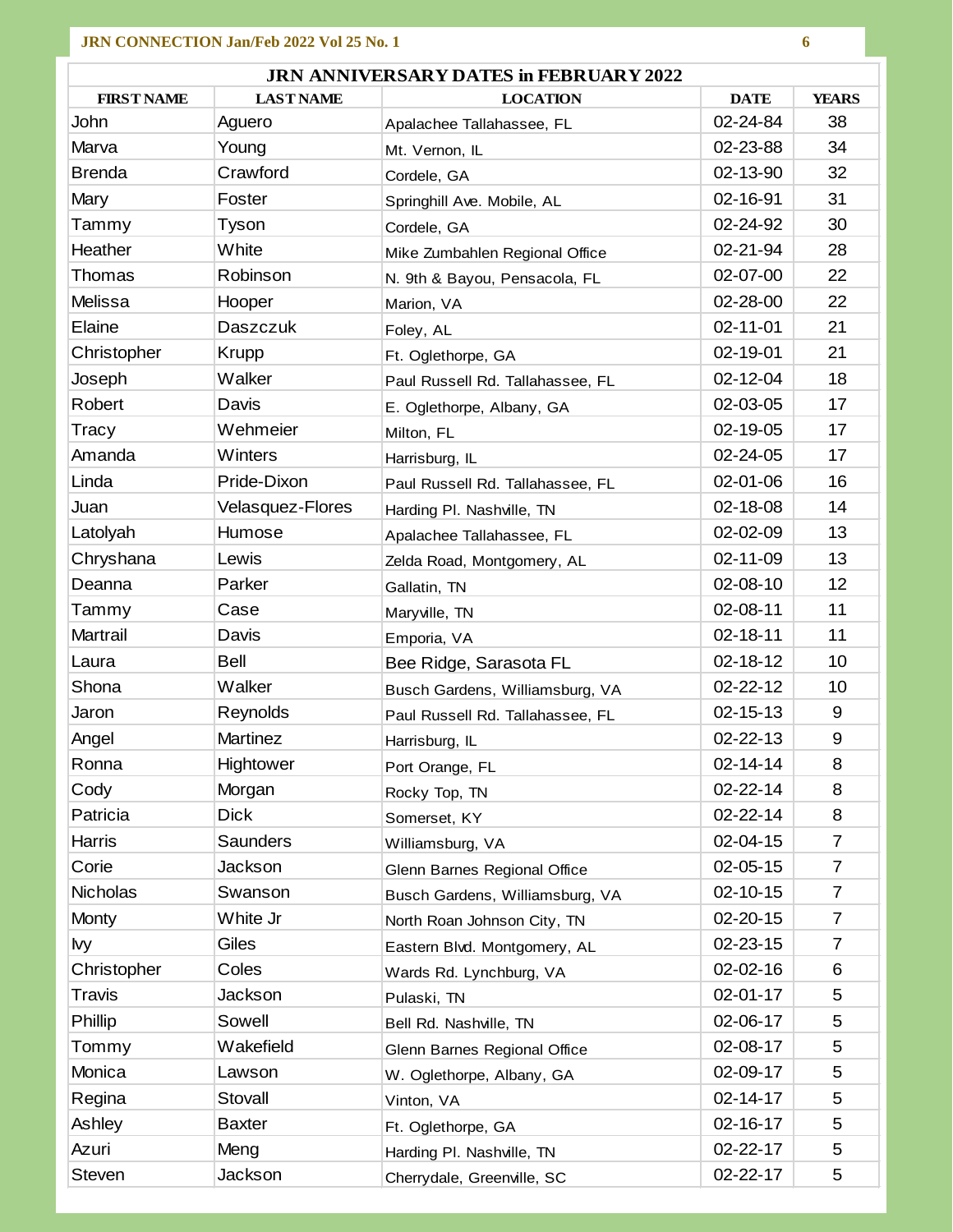| <b>JRN ANNIVERSARY DATES in FEBRUARY 2022</b> |                  |                                  |                |                         |  |
|-----------------------------------------------|------------------|----------------------------------|----------------|-------------------------|--|
| <b>FIRST NAME</b>                             | <b>LAST NAME</b> | <b>LOCATION</b>                  | <b>DATE</b>    | <b>YEARS</b>            |  |
| Karen                                         | Carter           | River Ridge, Asheville, NC       | 02-22-17       | 5                       |  |
| Mack                                          | Arline           | Mason Ave, Dayton Beach, FL      | 02-23-17       | 5                       |  |
| Cody                                          | Hall             | Strawberry Pls. Knoxville, TN    | 02-24-17       | 5                       |  |
| Contessa                                      | Wade             | E. Oglethorpe, Albany, GA        | 02-24-17       | 5                       |  |
| Rena                                          | Grubby           | Skyland, Asheville, NC           | $02 - 25 - 17$ | 5                       |  |
| <b>Brittany</b>                               | Graybill         | Lexington, VA                    | 02-06-18       | $\overline{\mathbf{4}}$ |  |
| Christopher                                   | Jones            | Mt. Sterling, KY                 | 02-06-18       | $\overline{4}$          |  |
| Randolph                                      | <b>Bess</b>      | E. Oglethorpe, Albany, GA        | 02-06-18       | $\overline{4}$          |  |
| Patrick                                       | Taylor           | Nicholasville, KY                | 02-07-18       | $\overline{\mathbf{4}}$ |  |
| Andrew                                        | Carter Jr        | Hanson Ave. Fredericksburg, VA   | 02-08-18       | $\overline{\mathbf{4}}$ |  |
| <b>Tyler</b>                                  | Rideout          | Franklin, VA                     | 02-13-18       | $\overline{4}$          |  |
| Charles                                       | Sullivan         | Palm Coast, FL                   | 02-13-18       | $\overline{4}$          |  |
| Robert                                        | <b>Boothe</b>    | Vinton, VA                       | $02 - 21 - 18$ | $\overline{4}$          |  |
| Rebecka                                       | <b>Fields</b>    | Paris, TN                        | $02 - 22 - 18$ | $\overline{\mathbf{4}}$ |  |
| Gabriel                                       | <b>Martinez</b>  | Travelers Rest, SC               | $02 - 25 - 18$ | $\overline{4}$          |  |
| Kloe                                          | Evans            | LaFollette, TN                   | 02-01-19       | 3                       |  |
| Devonte                                       | <b>Barbour</b>   | Vinton, VA                       | 02-03-19       | 3                       |  |
| David                                         | Ownby            | Sevierville, TN                  | $02 - 11 - 19$ | 3                       |  |
| Whitney                                       | <b>Baxter</b>    | Ft. Oglethorpe, GA               | 02-16-19       | 3                       |  |
| Darnell                                       | Vinson           | Manchester Expswy, Columbus, GA  | 02-20-19       | 3                       |  |
| Maggie                                        | Johnson          | Patton Ave. Asheville, NC        | $02 - 21 - 19$ | 3                       |  |
| Jacob                                         | Roragen          | Salem, VA                        | 02-23-19       | 3                       |  |
| Megan                                         | Fort             | Ringgold, GA                     | 02-24-19       | 3                       |  |
| <b>Beverly</b>                                | Jones            | Cape Girardeau, MO               | 02-26-19       | 3                       |  |
| Tafatha                                       | Moore            | W. Oglethorpe, Albany, GA        | 02-28-19       | 3                       |  |
| <b>Nasir</b>                                  | Williams         | Aquia, Stafford, VA              | 02-01-20       | $\overline{2}$          |  |
| Elizabeth                                     | Sexton           | Wise, VA                         | 02-01-20       | $\overline{2}$          |  |
| Makayla                                       | <b>Blair</b>     | Big Stone Gap, VA                | 02-02-20       | 2                       |  |
| Taylor                                        | <b>Bolton</b>    | Spring Hill, TN                  | 02-04-20       | $\overline{2}$          |  |
| <b>Brittany</b>                               | Marcum           | Boardwalk, KY                    | 02-04-20       | $\overline{2}$          |  |
| Amber                                         | Jones            | Cape Girardeau, MO               | 02-05-20       | $\overline{2}$          |  |
| Ashley                                        | Ridley           | Cordele, GA                      | 02-05-20       | 2                       |  |
| Jared                                         | Wiggins          | Old Fort Hwy. Murfreesboro, TN   | 02-06-20       | $\overline{2}$          |  |
| Audreanna                                     | <b>Tallie</b>    | Zelda Road, Montgomery, AL       | 02-06-20       | $\overline{2}$          |  |
| Alec                                          | Chancey          | Niceville, FL                    | 02-08-20       | $\overline{2}$          |  |
| Anavieona                                     | <b>Brinkley</b>  | Lebanon, TN                      | 02-09-20       | 2                       |  |
| De'Eric                                       | <b>Baker</b>     | Paul Russell Rd. Tallahassee, FL | 02-11-20       | 2                       |  |
| Willie                                        | Lurry III        | Capital Circle, Tallahassee, FL  | 02-11-20       | $\overline{2}$          |  |
| Carolyn                                       | Steward          | Buena Vista Rd. Columbus, GA     | 02-11-20       | $\overline{2}$          |  |
| Latasha                                       | Ingram           | Atoka, TN                        | 02-12-20       | $\overline{2}$          |  |
| Jackson                                       | Fuller           | Robinson, IL                     | 02-12-20       | 2                       |  |
| Patricia                                      | Yamashita        | Terre Haute #2, IN               | 02-21-20       | $\overline{2}$          |  |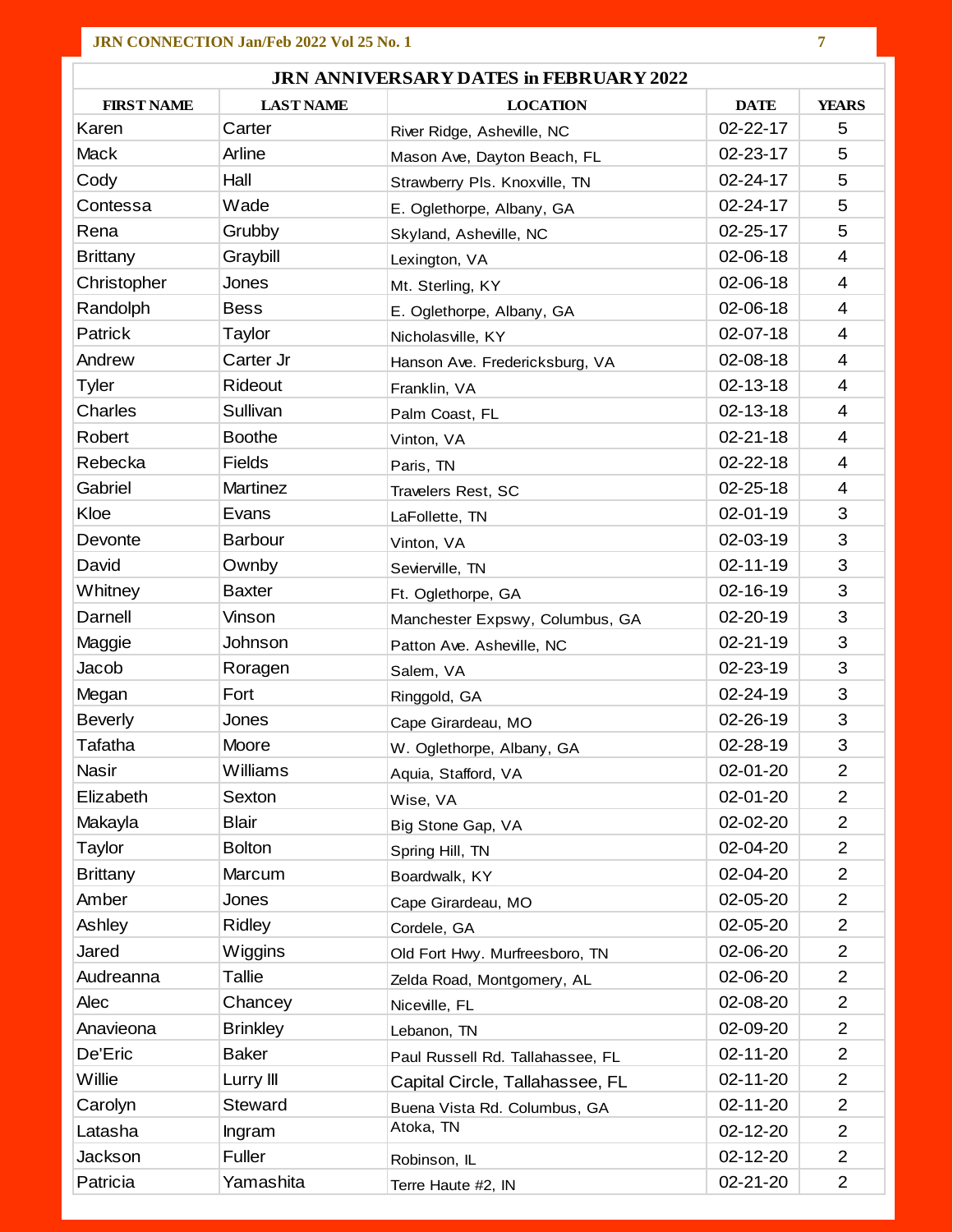| <b>JRN ANNIVERSARY DATES in FEBRUARY 2022</b> |                  |                                   |                |                |
|-----------------------------------------------|------------------|-----------------------------------|----------------|----------------|
| <b>FIRST NAME</b>                             | <b>LAST NAME</b> | <b>LOCATION</b>                   | <b>DATE</b>    | <b>YEARS</b>   |
| Justice                                       | Lowery           | Owensboro KY                      | 02-23-20       | $\overline{2}$ |
| Dakota                                        | Havens           | Corbin, KY                        | 02-25-20       | $\overline{2}$ |
| Graci                                         | Emery            | Cherrydale, Greenville, SC        | 02-25-20       | $\overline{2}$ |
| Antonio                                       | Capone           | Concord #3, NC                    | $02 - 25 - 20$ | $\overline{2}$ |
| Timothy                                       | Springer         | Dickson, TN                       | 02-26-20       | $\overline{2}$ |
| Jaylon                                        | <b>Harris</b>    | Mauldin, SC                       | $02 - 27 - 20$ | $\overline{2}$ |
| Travontae                                     | <b>Hicks</b>     | Cordele, GA                       | $02 - 27 - 20$ | $\overline{2}$ |
| Joseph                                        | Vanover          | Kannapolis, NC                    | 02-29-20       | $\overline{2}$ |
| Jessica                                       | Imani            | South Lumpkin, Columbus, GA       | 02-01-21       | 1              |
| Tevian                                        | Gales            | Millington, TN                    | 02-02-21       | $\mathbf{1}$   |
| Kalisha                                       | Davis            | Apalachee Tallahassee, FL         | 02-02-21       | $\mathbf{1}$   |
| <b>Nicholas</b>                               | Portnova         | Williamson Rd. Roanoke, VA        | 02-03-21       | 1              |
| Jamonica                                      | Taylor           | Zelda Road, Montgomery, AL        | 02-03-21       | 1              |
| Jeremy                                        | Graves           | North Roan Johnson City, TN       | 02-04-21       | $\mathbf{1}$   |
| Wanda                                         | <b>Borden</b>    | Athens, TN                        | 02-04-21       | 1              |
| <b>Ricky</b>                                  | <b>Stivers</b>   | Scottsville Rd. Bowling Green, KY | 02-04-21       | $\mathbf{1}$   |
| Jonathan                                      | Pierce           | Patton Ave. Asheville, NC         | 02-05-21       | 1              |
| David                                         | Motta            | Bee Ridge, Sarasota FL            | 02-05-21       | $\mathbf{1}$   |
| Rayshawn                                      | Simmons          | Lynn Garden, Kingsport, TN        | 02-06-21       | $\mathbf{1}$   |
| Christian                                     | Washington       | Eastern Blvd. Montgomery, AL      | 02-06-21       | 1              |
| Jean                                          | Pritchard        | Lebanon, TN                       | 02-07-21       | 1              |
| Ryan                                          | Beecham          | Paris, TN                         | 02-08-21       | $\mathbf{1}$   |
| Aaron                                         | Shipman          | Chatsworth, GA                    | 02-08-21       | $\mathbf{1}$   |
| Sophia                                        | Robinson         | Dickson, TN                       | 02-09-21       | 1              |
| Christofer                                    | <b>Tucker</b>    | Travelers Rest, SC                | 02-09-21       | 1              |
| Savanna                                       | Dodd             | Milton, FL                        | 02-09-21       | 1              |
| Joe                                           | Pritchett        | Paris, TN                         | 02-10-21       | 1              |
| Jerrico                                       | <b>Brown</b>     | Antioch, TN                       | 02-10-21       | 1              |
| Jada                                          | Smith            | 31-W. Bypass, Bowling Green, KY   | 02-10-21       | 1              |
| Malika                                        | Muhammed         | Davis Dr. Warner Robbins, GA      | 02-10-21       | 1              |
| Harmoni                                       | Adams            | Milgen Road, Columbus, GA         | 02-10-21       | 1              |
| Jermaskie                                     | Williams         | Dawson Rd. Albany, GA             | $02 - 11 - 21$ | 1              |
| Calvondra                                     | Newson           | Davis Dr. Warner Robbins, GA      | 02-11-21       | 1              |
| Justin                                        | Sizemore         | London, KY                        | 02-14-21       | 1              |
| Jaden                                         | <b>Black</b>     | Nine Mile Rd. Pensacola, FL       | 02-14-21       | 1              |
| Sean                                          | Pinson           | Athens, TN                        | 02-18-21       | 1              |
| Demeshuna                                     | Jordan           | Kannapolis, NC                    | 02-18-21       | 1              |
| Dontavious                                    | <b>Butler</b>    | Capital Circle, Tallahassee, FL   | 02-18-21       | 1              |
| Cody                                          | Madison          | Waynesboro, VA                    | 02-19-21       | 1              |
| Karen                                         | Cress            | Ft. Henry Dr. Kingsport, TN       | 02-20-21       | 1              |
| Xavier                                        | Turner           | Memorial Blvd, Murfreesboro, TN   | 02-20-21       | 1              |
| Uriel                                         | Solis            | Lavergne, TN                      | 02-22-21       | 1              |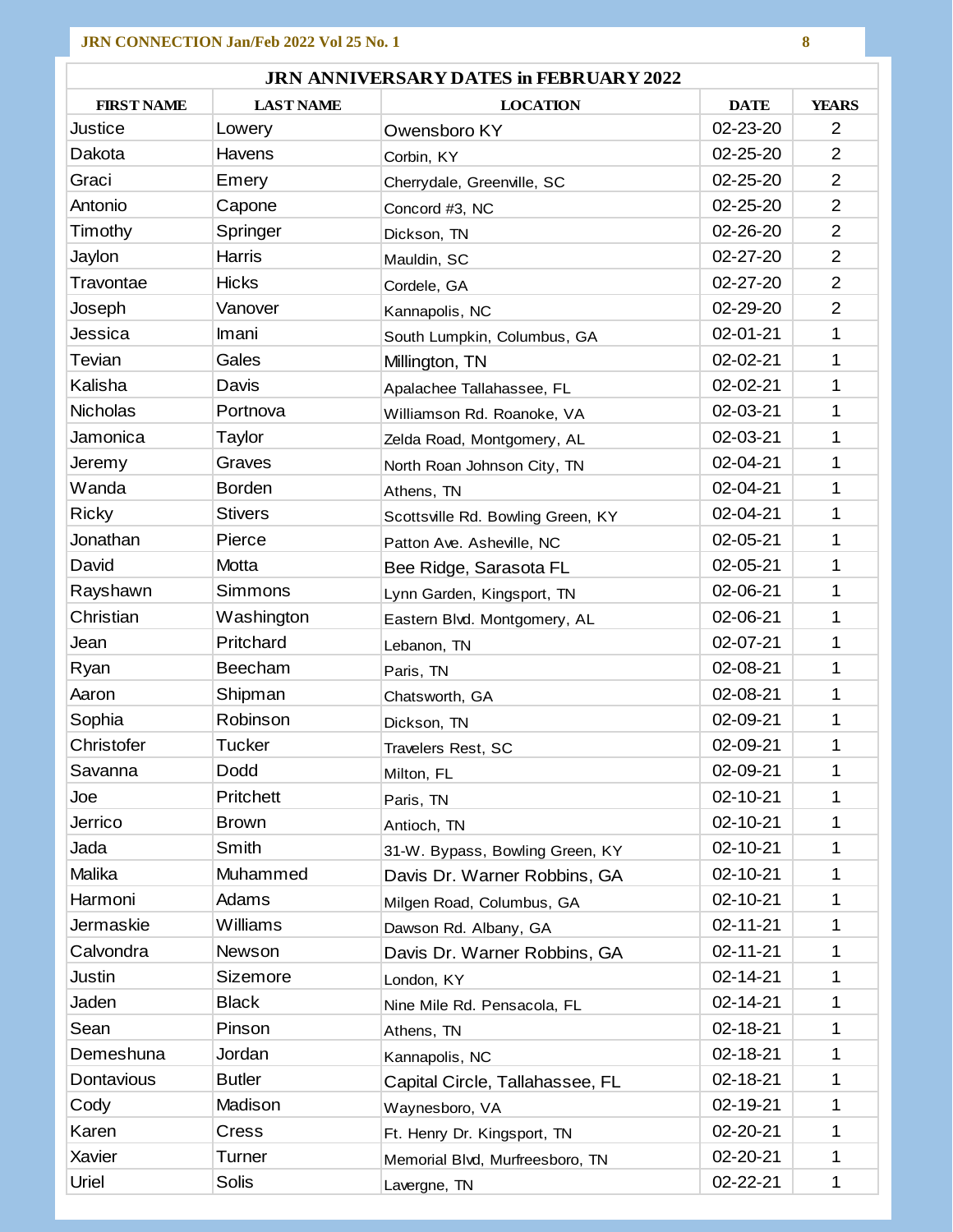| <b>JRN ANNIVERSARY DATES in FEBRUARY 2022</b> |                  |                                            |             |              |  |
|-----------------------------------------------|------------------|--------------------------------------------|-------------|--------------|--|
| <b>FIRST NAME</b>                             | <b>LAST NAME</b> | <b>LOCATION</b>                            | <b>DATE</b> | <b>YEARS</b> |  |
| Marshall                                      | Dennis           | Tullahoma, TN                              | 02-23-21    | 1            |  |
| Rylee                                         | Gideon           | Maryville, TN                              | 02-23-21    | 1            |  |
| Edward                                        | Nwobodu          | Mauldin, SC                                | 02-23-21    | 1            |  |
| Sanya                                         | <b>Neal</b>      | Millington, TN                             | 02-23-21    | 1            |  |
| Rayford                                       | <b>Mickles</b>   | Tillman's Corner, Mobile, AL               | 02-23-21    | 1            |  |
| Hunter                                        | Sastre           | Mason Ave, Dayton Beach, FL                | 02-23-21    | 1            |  |
| Jaedyn                                        | <b>McClure</b>   | Mason Ave, Dayton Beach, FL                | 02-23-21    | 1            |  |
| Shakeria                                      | Collins          | Fort Valley, GA                            | 02-23-21    | 1.           |  |
| Kyara                                         | Lawson           | Coliseum Blvd. Montgomery, AL              | 02-23-21    | 1            |  |
| Christian                                     | Smith            | Dyersburg, TN                              | 02-24-21    | 1            |  |
| Dekai                                         | Giles            | Dyersburg, TN                              | 02-24-21    | 1            |  |
| Kaimir                                        | <b>Burwell</b>   | Salem, VA                                  | 02-24-21    | 1            |  |
| Taylor                                        | Rhodes           | Ft. Oglethorpe, GA                         | 02-24-21    | 1            |  |
| Lonnie                                        | Walden           | London, KY                                 | 02-25-21    | 1            |  |
| Emily                                         | Sluder           | Patton Ave. Asheville, NC                  | 02-25-21    | 1            |  |
| Jarred                                        | Hall             | Madison Heights, VA                        | 02-26-21    | 1.           |  |
| Michael                                       | <b>Roberts</b>   | Busch Gardens, Williamsburg, VA            | 02-27-21    | 1            |  |
|                                               |                  | <b>JRN ANNIVERSARY DATES in MARCH 2022</b> |             |              |  |
| <b>FIRST NAME</b>                             | <b>LAST NAME</b> | <b>LOCATION</b>                            | <b>DATE</b> | <b>YEARS</b> |  |
| Michael                                       | Zumbahlen        | Mike Zumbahlen Regional Office             | 03-01-77    | 45           |  |
| <b>Deloris</b>                                | Smith            | Aquia, Stafford, VA                        | 03-21-86    | 36           |  |
| Frankie                                       | <b>Bostick</b>   | JRN Marketing, Columbia, TN                | 03-27-88    | 34           |  |
| Jeanie                                        | Warfield         | Somerset, KY                               | 03-01-91    | 31           |  |
| Mary                                          | <b>McCollum</b>  | Tate's Creek, Lexington, KY                | 03-01-91    | 31           |  |
| Robert                                        | Roland           | Ormond Beach, FL                           | 03-04-91    | 31           |  |
| Jackie                                        | Downs            | Williamson Rd. Roanoke, VA                 | 03-05-91    | 31           |  |
| <b>Belinda</b>                                | Horne            | Fort Valley, GA                            | 03-01-92    | 30           |  |
| Patricia                                      | Smith            | Hanson Ave. Fredericksburg, VA             | 03-28-94    | 28           |  |
| Christa                                       | <b>Mills</b>     | Richmond Rd. Lexington, KY                 | 03-23-95    | 27           |  |
| Susan                                         | Van Dusen        | JRN Real Estate, Columbia, TN              | 03-04-96    | 26           |  |
| <b>Stacy</b>                                  | <b>Saunders</b>  | Suffolk, VA                                | 03-04-98    | 24           |  |
| Charlotte                                     | Montgomery       | Mobile Hwy. Pensacola, FL                  | 03-10-98    | 24           |  |
| <b>Bobby</b>                                  | Moore            | JRN Maintenance, Columbia, TN              | 03-01-00    | 22           |  |
| Lawanna                                       | Hunter           | W. Oglethorpe, Albany, GA                  | 03-13-02    | 20           |  |
| Samantha                                      | Heard            | West Walnut, Dalton, GA                    | 03-31-02    | 20           |  |
| <b>Benita</b>                                 | <b>Miles</b>     | Manchester Expswy, Columbus, GA            | 03-08-03    | 19           |  |
| Connie                                        | Mewhorter        | Port Orange, FL                            | 03-14-04    | 18           |  |
| Michael                                       | Futrell          | Scottsville Rd. Bowling Green, KY          | 03-07-06    | 16           |  |
| Donna                                         | Moore            | Richmond, KY                               | 03-25-06    | 16           |  |
| Shauniece                                     | Charlton         | Wards Rd. Lynchburg, VA                    | 03-28-06    | 16           |  |
| Justin                                        | <b>Bowen</b>     | Pulaski, TN                                | 03-31-06    | 16           |  |
| Amanda                                        | Edwards          | Cave City, KY                              | 03-06-07    | 15           |  |

ä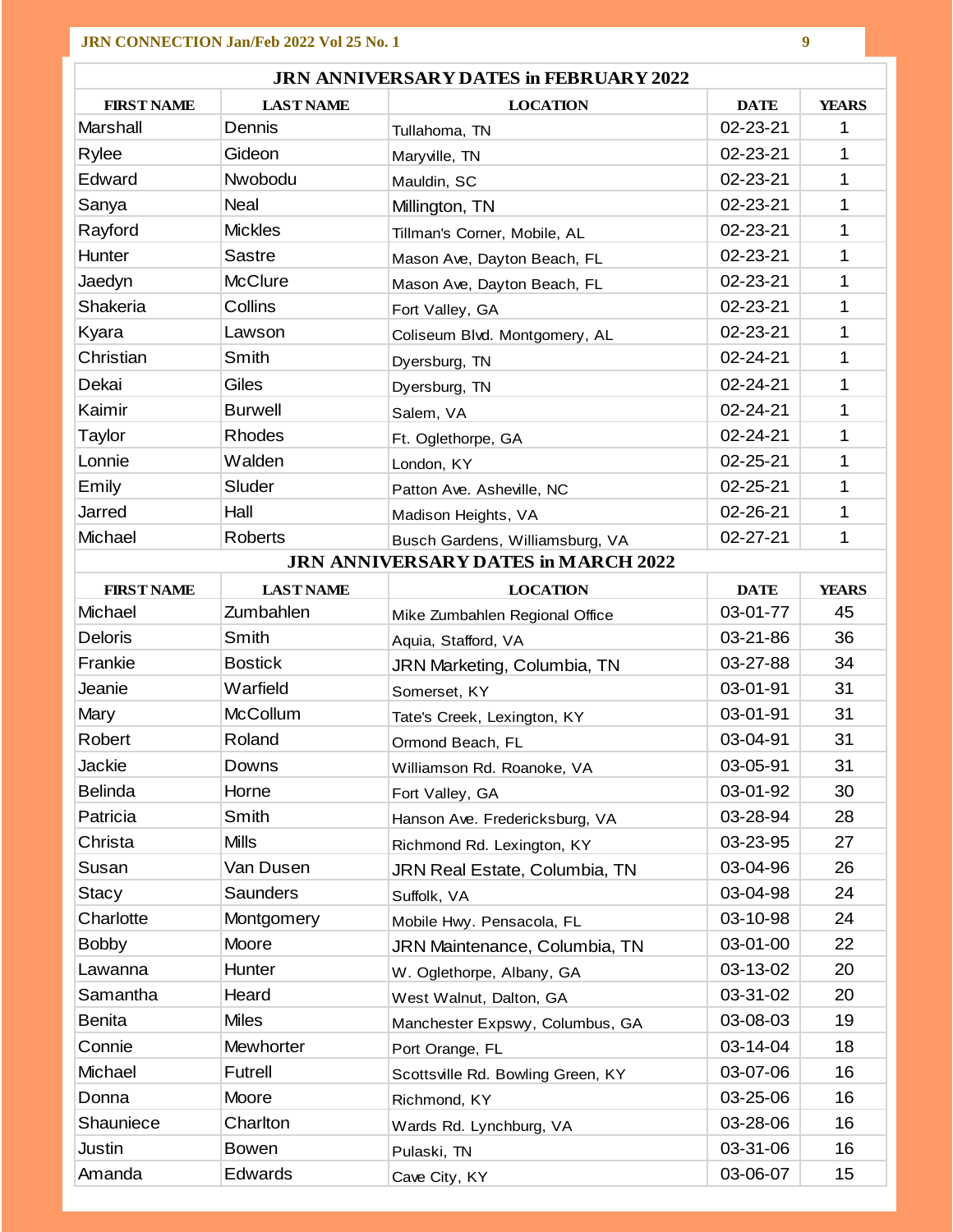| <b>JRN ANNIVERSARY DATES in MARCH 2022</b> |                  |                                   |                |                 |  |
|--------------------------------------------|------------------|-----------------------------------|----------------|-----------------|--|
| <b>FIRST NAME</b>                          | <b>LAST NAME</b> | <b>LOCATION</b>                   | <b>DATE</b>    | <b>YEARS</b>    |  |
| <b>Brittany</b>                            | Nelson           | Georgetown, KY                    | 03-17-07       | 15              |  |
| Angela                                     | Horace           | 13th Street, Phenix City, AL      | 03-23-08       | 14              |  |
| Maurice                                    | Jones            | Georgetown, KY                    | 03-29-08       | 14              |  |
| Stephanie                                  | Holt             | Bristol #1, TN                    | 03-13-10       | 12 <sub>2</sub> |  |
| Melissa                                    | <b>Burton</b>    | Memorial Blvd, Murfreesboro, TN   | 03-18-10       | 12              |  |
| <b>Brandon</b>                             | Dotson           | Wise, VA                          | 03-30-10       | 12              |  |
| Kevin                                      | Hawkins          | E. Oglethorpe, Albany, GA         | 03-19-12       | 10              |  |
| Alan                                       | Carter           | Lynn Garden, Kingsport, TN        | $03 - 21 - 12$ | 10              |  |
| Katrise                                    | <b>Mathis</b>    | Dawson Rd. Albany, GA             | $03 - 21 - 12$ | 10              |  |
| <b>Bridgette</b>                           | <b>Roberts</b>   | Bristol #3, VA                    | 03-22-12       | 10              |  |
| Genesis                                    | Dupree           | Ft. Oglethorpe, GA                | 03-26-12       | 10              |  |
| Jenny                                      | Sullivan         | Lafayette, TN                     | 03-29-12       | 10              |  |
| Sarah                                      | <b>Moss</b>      | Lewisburg, TN                     | $03-02-13$     | 9               |  |
| Anthony                                    | Picot            | Franklin, VA                      | $03 - 14 - 13$ | 9               |  |
| Rosie                                      | <b>Riggins</b>   | Perry, GA                         | 03-19-14       | 8               |  |
| April                                      | <b>Simms</b>     | Massaponax, VA                    | 03-24-14       | 8               |  |
| Tara                                       | Wilson           | Terre Haute #2, IN                | $03 - 11 - 15$ | $\overline{7}$  |  |
| Savion                                     | Woods            | Hamburg, Lexington, KY            | $03 - 17 - 15$ | $\overline{7}$  |  |
| Tamera                                     | Johnson          | Concord #2, NC                    | 03-19-15       | $\overline{7}$  |  |
| Donnie                                     | Roberts Jr       | Sevierville, TN                   | 03-20-15       | $\overline{7}$  |  |
| Tanishia                                   | George           | N. 9th & Bayou, Pensacola, FL     | 03-20-15       | $\overline{7}$  |  |
| Medina                                     | Sabic            | Scottsville Rd. Bowling Green, KY | $03 - 21 - 15$ | $\overline{7}$  |  |
| Destiny                                    | Rasberry         | Boardwalk, KY                     | 03-23-15       | $\overline{7}$  |  |
| Kyshunna                                   | <b>Mathis</b>    | Dawson Rd. Albany, GA             | $03 - 23 - 15$ | $\overline{7}$  |  |
| Rebecca                                    | Fox              | Pulaski, TN                       | $03 - 27 - 15$ | $\overline{7}$  |  |
| Toccara                                    | Oliver           | South Lumpkin, Columbus, GA       | 03-01-16       | 6               |  |
| April                                      | Grant            | Winchester, TN                    | 03-14-16       | 6               |  |
| Jimmy                                      | Denny Jr         | Skyland, Asheville, NC            | 03-19-16       | 6               |  |
| Angela                                     | Gibbons          | JRN Operations, Columbia, TN      | $03 - 21 - 16$ | 6               |  |
| Regina                                     | Neal             | Richmond, KY                      | 03-28-16       | 6               |  |
| Jesse                                      | James            | Tony Bridges Regional Office      | 03-28-16       | 6               |  |
| Kierra                                     | Preston          | Tanglewood, Roanoke, VA           | 03-01-17       | 5               |  |
| Ashley                                     | Carrasquillo     | Dyersburg, TN                     | 03-02-17       | 5               |  |
| Morgyn                                     | Sullivan         | Mason Ave, Dayton Beach, FL       | 03-06-17       | 5               |  |
| Jade                                       | <b>Miller</b>    | Effingham, IL                     | 03-07-17       | 5               |  |
| Tika                                       | <b>Bruce</b>     | Dickson, TN                       | 03-10-17       | 5               |  |
| Robert                                     | Musser III       | Mike Zumbahlen Regional Office    | 03-14-17       | 5               |  |
| Sydney                                     | Grant            | Chatsworth, GA                    | 03-17-17       | 5               |  |
| Auston                                     | Seamon           | Concord #3, NC                    | 03-18-17       | 5               |  |
| <b>Brandy</b>                              | Vocke            | Lynn Garden, Kingsport, TN        | 03-20-17       | 5               |  |
| Justin                                     | <b>Perkins</b>   | Danville, KY                      | 03-29-17       | 5               |  |
| Kolton                                     | Frazier          | Lafayette, TN                     | 03-01-18       | 4               |  |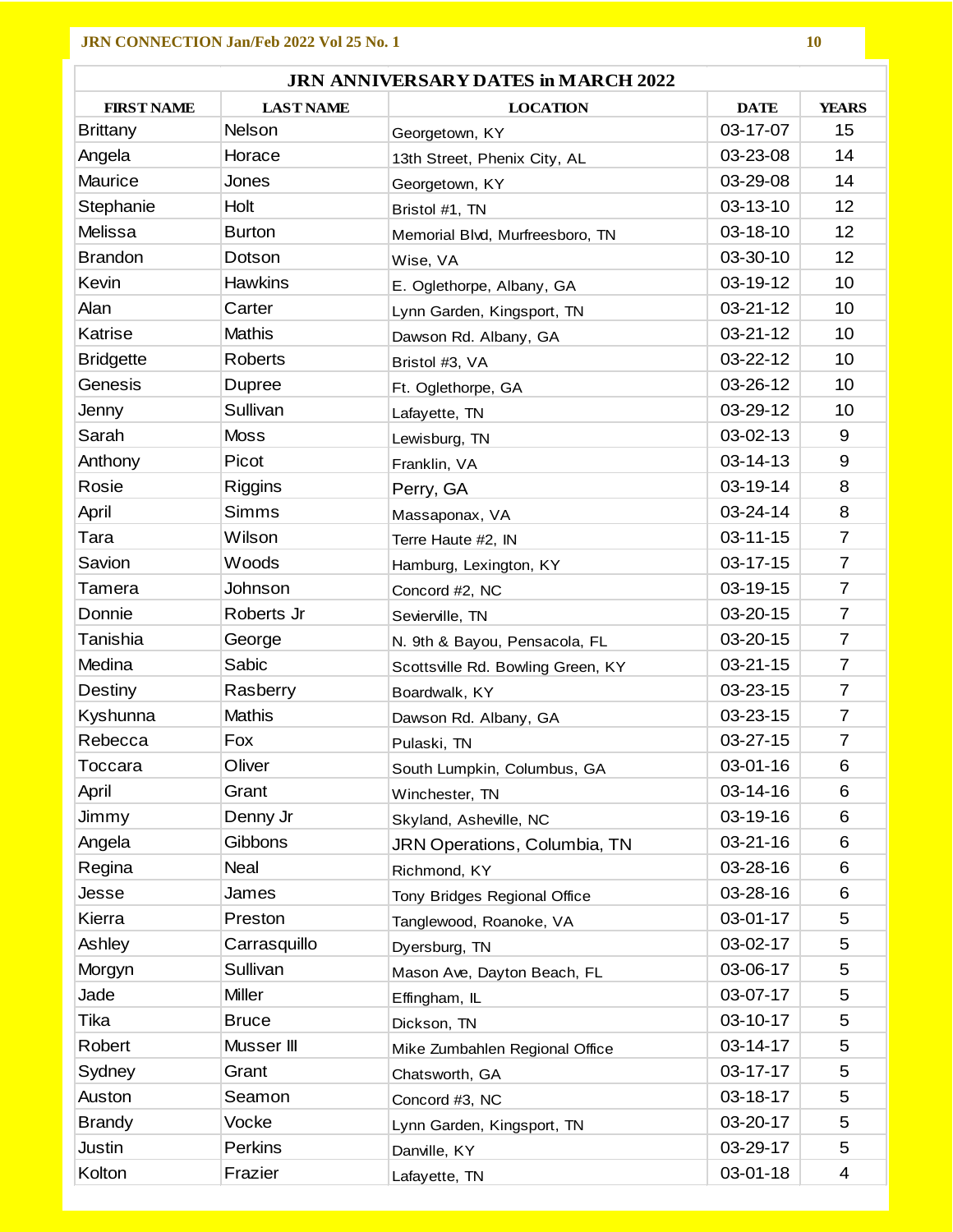| <b>JRN ANNIVERSARY DATES in MARCH 2022</b> |                  |                                 |                |                |
|--------------------------------------------|------------------|---------------------------------|----------------|----------------|
| <b>FIRST NAME</b>                          | <b>LAST NAME</b> | <b>LOCATION</b>                 | <b>DATE</b>    | <b>YEARS</b>   |
| Demetrius                                  | Cox              | Fort Valley, GA                 | 03-03-18       | $\overline{4}$ |
| Noel                                       | Hudson           | Timberlake, Lynchburg, VA       | 03-07-18       | 4              |
| James                                      | Hardin           | Lewisburg, TN                   | $03 - 17 - 18$ | 4              |
| Donald                                     | Cox              | Ft. Henry Dr. Kingsport, TN     | 03-19-18       | $\overline{4}$ |
| Cameron                                    | Waugh            | Madison Heights, VA             | $03 - 21 - 18$ | $\overline{4}$ |
| Phillip                                    | Mansell          | Salem, IL                       | 03-22-18       | 4              |
| Calvin                                     | Williams         | Nine Mile Rd. Pensacola, FL     | $03 - 25 - 18$ | 4              |
| Kinnyarta                                  | Jones            | Troy, AL                        | $03 - 27 - 18$ | $\overline{4}$ |
| Dandrea                                    | Debose           | Troy, AL                        | 03-27-18       | 4              |
| Asia                                       | Young            | Ft. Oglethorpe, GA              | 03-28-18       | 4              |
| Andrew                                     | Palmer           | Corbin, KY                      | 03-28-18       | 4              |
| Kendra                                     | <b>Bradley</b>   | St. Stephens, Mobile, AL        | 03-28-18       | $\overline{4}$ |
| Tayra                                      | Slater           | Columbia, TN                    | 03-02-19       | 3              |
| Jamie                                      | Harvey           | Ringgold, GA                    | 03-02-19       | 3              |
| Nikea                                      | Floyd            | Old Fort Hwy. Murfreesboro, TN  | 03-03-19       | 3              |
| Rush                                       | Harmon           | Kannapolis, NC                  | 03-05-19       | 3              |
| Lindsey                                    | Decker           | 31-W. Bypass, Bowling Green, KY | 03-07-19       | 3              |
| Jordan                                     | <b>Banks</b>     | Weaverville, NC                 | 03-08-19       | 3              |
| Noah                                       | Gibson           | Seymour, TN                     | 03-09-19       | 3              |
| William                                    | Coleman          | Terre Haute #2, IN              | 03-09-19       | 3              |
| Linda                                      | Emery            | Shelbyville, TN                 | $03 - 11 - 19$ | 3              |
| Colton                                     | Jones            | London, KY                      | 03-11-19       | 3              |
| Jordan                                     | White            | Travelers Rest, SC              | 03-11-19       | 3              |
| Isaiah                                     | <b>Foulks</b>    | Cape Girardeau, MO              | $03 - 12 - 19$ | 3              |
| Paula                                      | <b>Bennett</b>   | Simpsonville, SC                | 03-12-19       | 3              |
| Herman                                     | Gibson           | Concord #3, NC                  | 03-12-19       | 3              |
| Zachary                                    | Smotherman       | Manchester, TN                  | 03-13-19       | 3              |
| Sheena                                     | Forde            | Boardwalk, KY                   | 03-15-19       | 3              |
| Danielle                                   | <b>Myles</b>     | Apalachee Tallahassee, FL       | 03-18-19       | 3              |
| Carmen                                     | Prakel           | Herrin, IL                      | 03-19-19       | 3              |
| Mariah                                     | Mashaw           | Mason Ave, Dayton Beach, FL     | 03-21-19       | 3              |
| Rebecca                                    | Estep            | Bristol #3, VA                  | 03-26-19       | 3              |
| <b>Jeffery</b>                             | Erwin            | Benton, IL                      | 03-26-19       | 3              |
| Ashley                                     | Goldsmith        | Fort Walton Beach, FL           | 03-26-19       | 3              |
| Karissa                                    | Gibbs            | Dickson, TN                     | 03-28-19       | 3              |
| Zakoria                                    | Hill             | 31-W. Bypass, Bowling Green, KY | 03-01-20       | $\overline{2}$ |
| Alisha                                     | <b>Devers</b>    | Versailles, KY                  | 03-02-20       | $\overline{2}$ |
| Chandler                                   | Decker           | Glasgow, KY                     | 03-03-20       | $\overline{2}$ |
| Anquavius                                  | <b>Butts</b>     | Cordele, GA                     | 03-03-20       | $\overline{2}$ |
| <b>Isaiah</b>                              | Bowman           | Manchester Expswy, Columbus, GA | 03-03-20       | $\overline{2}$ |
| Nazareth                                   | Whited           | Wise, VA                        | 03-05-20       | $\overline{2}$ |
| <b>Isaiah</b>                              | Creek            | 31-W. Bypass, Bowling Green, KY | 03-05-20       | $\overline{2}$ |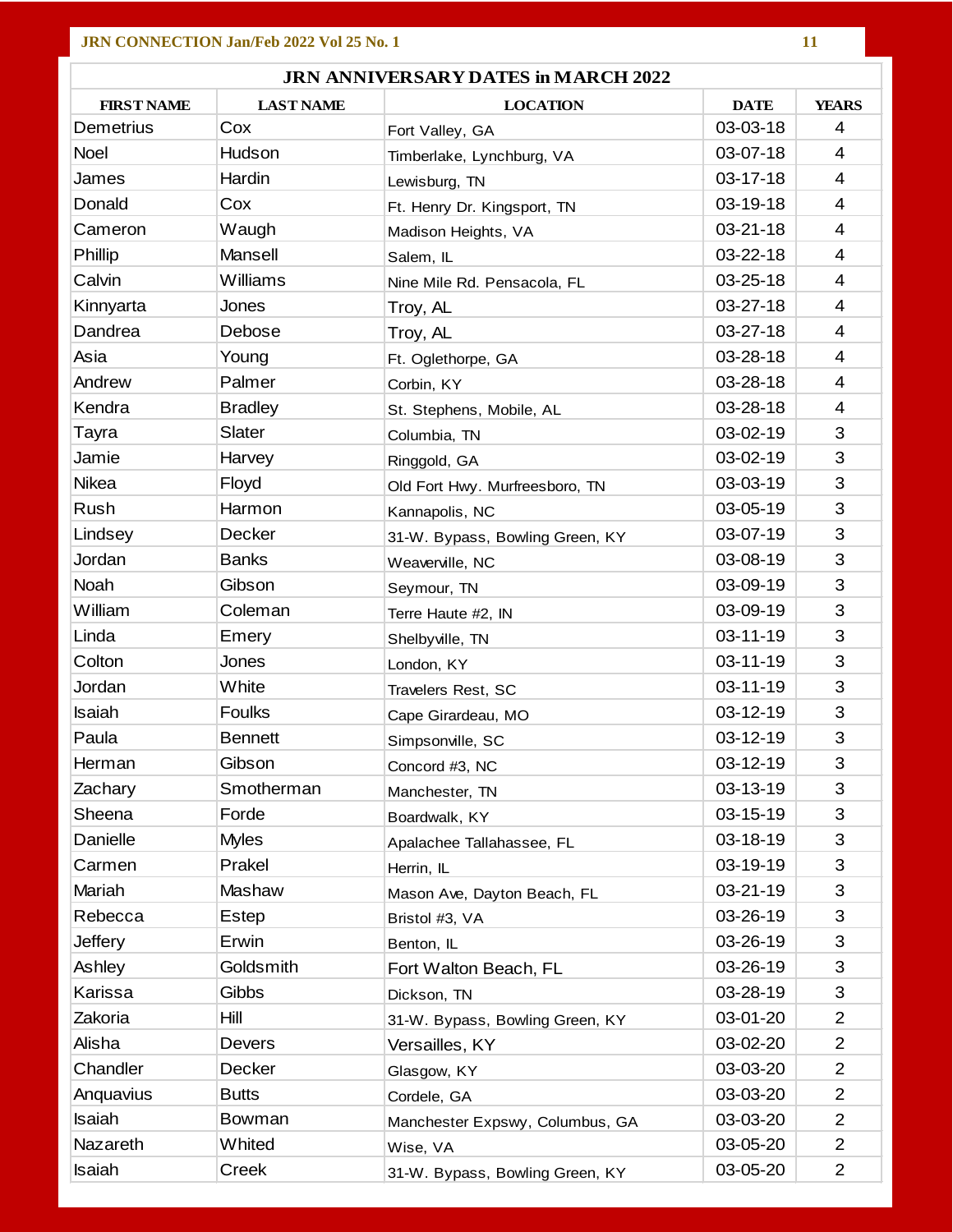| <b>JRN ANNIVERSARY DATES in MARCH 2022</b> |                         |                                 |             |                |  |
|--------------------------------------------|-------------------------|---------------------------------|-------------|----------------|--|
| <b>FIRST NAME</b>                          | <b>LAST NAME</b>        | <b>LOCATION</b>                 | <b>DATE</b> | <b>YEARS</b>   |  |
| Christine                                  | Fowler                  | River Ridge, Asheville, NC      | 03-07-20    | 2              |  |
| Jaymee                                     | Lawrence                | LaFollette, TN                  | 03-08-20    | $\overline{2}$ |  |
| Monica                                     | Moreno                  | West Walnut, Dalton, GA         | 03-09-20    | $\overline{2}$ |  |
| Robert                                     | Young                   | Danville, KY                    | 03-09-20    | $\overline{2}$ |  |
| Zachary                                    | Weatherly               | Georgetown, KY                  | 03-09-20    | $\overline{2}$ |  |
| <b>Thessa</b>                              | Ciupei                  | Crossville, TN                  | 03-10-20    | $\overline{2}$ |  |
| Milton                                     | Jones                   | Busch Gardens, Williamsburg, VA | 03-11-20    | $\overline{2}$ |  |
| <b>Brandon</b>                             | Williams                | Buena Vista Rd. Columbus, GA    | 03-11-20    | $\overline{2}$ |  |
| Jesus                                      | Fregozo                 | Bell Rd. Nashville, TN          | 03-12-20    | $\overline{2}$ |  |
| Jessica                                    | Graves                  | Gaffney, SC                     | 03-12-20    | $\overline{2}$ |  |
| <b>Alexis</b>                              | <b>Marroquin Torres</b> | Greer, SC                       | 03-12-20    | $\overline{2}$ |  |
| <b>Patrick</b>                             | Roe                     | Patton Ave. Asheville, NC       | 03-12-20    | $\overline{2}$ |  |
| Jessica                                    | Barron                  | Schillinger Rd. Mobile, AL      | 03-12-20    | $\overline{2}$ |  |
| Ariel                                      | Jones                   | Apalachee Tallahassee, FL       | 03-12-20    | $\overline{2}$ |  |
| Chad                                       | <b>McWhirt</b>          | Hanson Ave. Fredericksburg, VA  | 03-14-20    | $\overline{2}$ |  |
| <b>Kristie</b>                             | Conner                  | Orange Ave. Roanoke, VA         | 03-16-20    | $\overline{2}$ |  |
| Jenna                                      | <b>Stewart</b>          | Simpsonville, SC                | 03-16-20    | $\overline{2}$ |  |
| Kiara                                      | Gantt                   | Prattville, AL                  | 03-16-20    | $\overline{2}$ |  |
| Roshawn                                    | <b>Saunders</b>         | Fort Walton Beach, FL           | 03-17-20    | $\overline{2}$ |  |
| Rodrique                                   | <b>Sanders</b>          | Stadium Drive, Phenix City, AL  | 03-17-20    | $\overline{2}$ |  |
| Shakeara                                   | Frazier                 | Dawson Rd. Albany, GA           | 03-18-20    | $\overline{2}$ |  |
| Freedom                                    | Williams                | Shelbyville, TN                 | 03-24-20    | $\overline{2}$ |  |
| <b>Brooke</b>                              | <b>Byrd</b>             | Patton Ave. Asheville, NC       | 03-26-20    | $\overline{2}$ |  |
| Kemyha                                     | Harris                  | Simpsonville, SC                | 03-01-21    | 1              |  |
| Jaiden                                     | Guire                   | Terre Haute #2, IN              | 03-02-21    | 1              |  |
| Keyona                                     | <b>McMillian</b>        | Boardwalk, KY                   | 03-02-21    | 1              |  |
| Karis                                      | Williams                | Davis Dr. Warner Robbins, GA    | 03-02-21    | 1              |  |
| <b>Dillon</b>                              | Oxendine                | Marion, VA                      | 03-03-21    | 1              |  |
| Alexander                                  | Richardson              | Ringgold, GA                    | 03-03-21    | 1              |  |
| <b>Breeanna</b>                            | <b>Baker</b>            | St. Stephens, Mobile, AL        | 03-03-21    | 1              |  |
| Joanne                                     | Reding                  | Port Orange, FL                 | 03-03-21    | 1              |  |
| Courtney                                   | Smith                   | N. Highland, Jackson, TN        | 03-04-21    | 1              |  |
| Daniel                                     | Waltrip                 | Terre Haute #2, IN              | 03-04-21    | 1              |  |
| Michael                                    | Hall                    | Dawson Rd. Albany, GA           | 03-04-21    | 1              |  |
| Jeremy                                     | Williams                | Dyersburg, TN                   | 03-05-21    | 1.             |  |
| Jacob                                      | Sears                   | Terre Haute #2, IN              | 03-05-21    | 1              |  |
| Alivia                                     | Johnson                 | Capital Circle, Tallahassee, FL | 03-05-21    | 1              |  |
| Shelby                                     | Calloway                | Terre Haute #2, IN              | 03-06-21    | 1.             |  |
| Labron                                     | Neal                    | Mason Ave, Dayton Beach, FL     | 03-07-21    | 1              |  |
| Rodrigo                                    | Isaza                   | Apalachee Tallahassee, FL       | 03-07-21    |                |  |
| Rashee                                     | <b>Blount</b>           | Suffolk, VA                     | 03-08-21    | 1              |  |
| Larry                                      | Robertson               | Busch Gardens, Williamsburg, VA | 03-08-21    | 1              |  |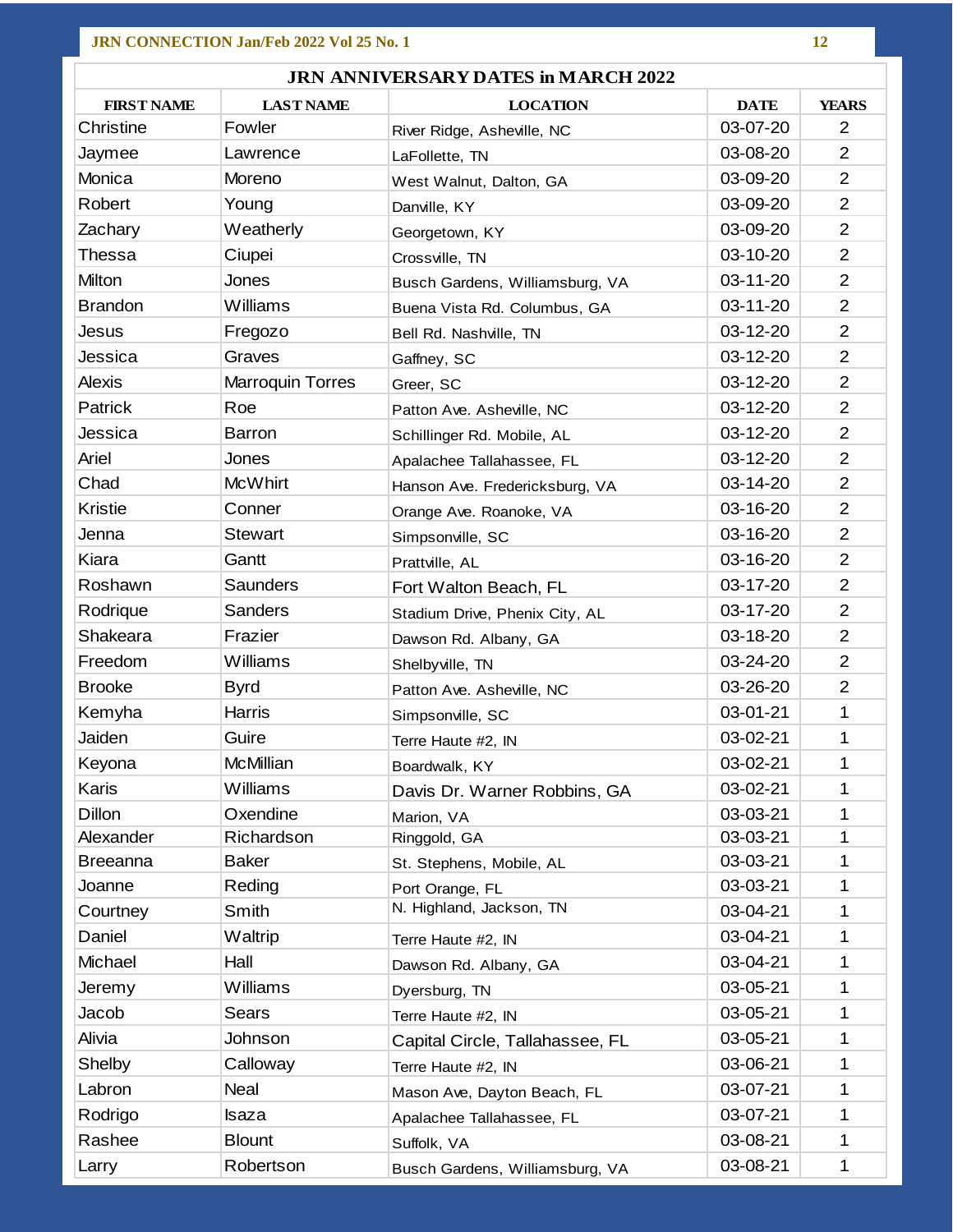| <b>JRN ANNIVERSARY DATES in MARCH 2022</b> |                   |                                 |                |              |  |
|--------------------------------------------|-------------------|---------------------------------|----------------|--------------|--|
| <b>FIRST NAME</b>                          | <b>LAST NAME</b>  | <b>LOCATION</b>                 | <b>DATE</b>    | <b>YEARS</b> |  |
| Ryne                                       | Clark             | Salem, IL                       | 03-08-21       | 1            |  |
| Michael                                    | Taylor            | Patton Ave. Asheville, NC       | 03-08-21       | 1            |  |
| Christopher                                | Denny             | Weaverville, NC                 | 03-08-21       | 1            |  |
| Demetric                                   | <b>Cliff</b>      | Brownsville, TN                 | 03-09-21       | 1.           |  |
| Hannah                                     | Roberson          | Wytheville, VA                  | 03-09-21       | 1            |  |
| Teanna                                     | Johnson           | Salem, VA                       | 03-09-21       | 1            |  |
| Austin                                     | Anderson          | Paris, TN                       | 03-10-21       | 1            |  |
| Gage                                       | <b>Ritchie</b>    | Glasgow, KY                     | 03-10-21       | 1.           |  |
| Taylor                                     | Grimes            | Gaffney, SC                     | 03-10-21       | 1            |  |
| Kerri                                      | Scott             | Greer, SC                       | 03-10-21       | 1            |  |
| Shaquille                                  | Alexander         | Bee Ridge, Sarasota FL          | 03-10-21       | 1            |  |
| Timothy                                    | Copenny           | Milgen Road, Columbus, GA       | 03-10-21       | 1            |  |
| Donald                                     | Johnson           | Benton, IL                      | $03 - 11 - 21$ | 1            |  |
| Elizabeth                                  | Turner            | Corbin, KY                      | 03-11-21       | 1            |  |
| Martice                                    | White             | Millington, TN                  | 03-11-21       | 1            |  |
| Alexa                                      | Seals             | Columbia, TN                    | 03-12-21       | 1            |  |
| Taeviona                                   | Hall              | Zelda Road, Montgomery, AL      | 03-12-21       | 1            |  |
| Hannah                                     | Young             | Lynn Garden, Kingsport, TN      | 03-13-21       | 1            |  |
| Kylah                                      | Whedbee           | Rocky Top, TN                   | 03-13-21       | 1            |  |
| Jonathan                                   | Morton            | Somerset, KY                    | 03-13-21       | 1            |  |
| Samira                                     | Price             | Capital Circle, Tallahassee, FL | 03-14-21       | 1            |  |
| Tamara                                     | Gilbert           | Memorial Blvd, Murfreesboro, TN | 03-16-21       | 1            |  |
| Qadaysha                                   | Thomas            | Franklin, VA                    | 03-16-21       | 1            |  |
| Jade                                       | Smith             | Harrisburg, IL                  | 03-16-21       | 1            |  |
| Dalton                                     | <b>Brookshire</b> | White Horse Rd. Greenville, SC  | 03-16-21       | 1            |  |
| Latasia                                    | <b>Trice</b>      | Cordele, GA                     | 03-16-21       | 1            |  |
| Devon                                      | <b>Mills</b>      | London, KY                      | 03-17-21       | 1            |  |
| Felicia                                    | Thomas            | Buena Vista Rd. Columbus, GA    | 03-17-21       | 1            |  |
| Amber                                      | Cook              | Owensboro KY                    | 03-19-21       |              |  |
| Juan                                       | Escobar Velasquez | Chatsworth, GA                  | 03-20-21       | 1            |  |
| Jasmine                                    | <b>Harness</b>    | Somerset, KY                    | 03-20-21       |              |  |
| Temeka                                     | Shephard          | Boardwalk, KY                   | 03-20-21       | 1            |  |
| Stephen                                    | Ray               | Foley, AL                       | 03-20-21       | 1            |  |
| Abigail                                    | Davis             | Lafayette, TN                   | 03-21-21       | 1            |  |
| Jessi                                      | Cates             | Dyersburg, TN                   | 03-22-21       | 1            |  |
| Hunter                                     | Pollock           | Dyersburg, TN                   | 03-22-21       | 1            |  |
| Thomas                                     | Cramer            | North Roan Johnson City, TN     | 03-22-21       | 1.           |  |
| <b>Taylor</b>                              | Thompson          | Benton, IL                      | 03-22-21       | 1            |  |
| Sarah                                      | Grindrod          | Pulaski, TN                     | 03-23-21       | 1            |  |
| Dakota                                     | Dolin             | Rocky Top, TN                   | 03-23-21       | 1.           |  |
| <b>Briyanna</b>                            | Davenport         | Chatsworth, GA                  | 03-23-21       | 1            |  |
| Nicole                                     | Osborne           | Williamsburg, KY                | 03-23-21       | 1            |  |